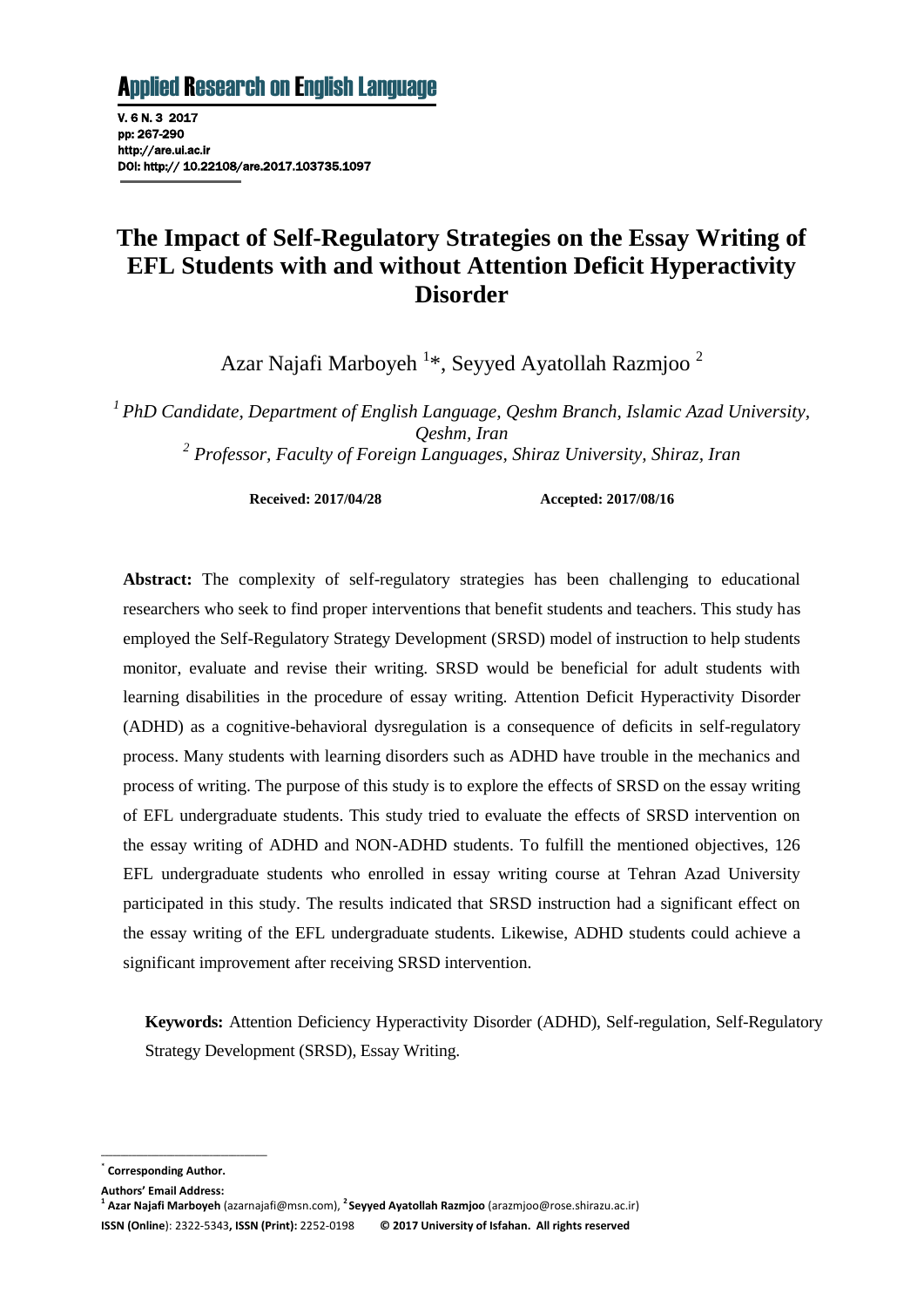#### **Introduction**

In our educational system, some students have been academically successful and some are facing problems in academic writing. Discovering why some students succeeded academically and others did not, has been the main concern of research for decades (Zimmerman, 2008). Following researchers' attempts to discover effective factors on students' improvements, selfregulation has been considered as an essential factor in the learning process of students (Jarvela & Jarvenoja, 2011; Zimmerman, 2008).

The present study focused on the self-regulatory learning in the writing process of undergraduate students with "Attention Deficit Hyperactivity Disorder" (ADHD) as a critical aspect of learning deficiency. Self-regulatory strategies could facilitate writing challenges of all students and in particular students with ADHD. The results of different researches indicated that self-regulatory strategies enhanced the students' writing ability (Zimmerman & Bandura, 1994) by improving their cognitive strategies, metacognition, motivation, task engagement and social support (Pintrich & De Groot, 1990, Pintrich, 2000; Zimmerman & Kitsantas, 1999). If students could receive proper instructions, they would take the responsibility for their writing improvement even with diverse linguistic background levels (Johannesen, 2001) or with learning difficulties. Applying self-regulatory strategy is so effective that different researches defined successful students as those who use more self-regulatory strategies in different aspects of cognitive, metacognitive, motivational and task management (Pintrich, Smith, Garcia & McKeachie, 1993; Zimmerman & Martinez-Pons, 1986).

ADHD as a predominant neurodevelopmental deficit, is considered to be one of the most commonly diagnosed childhood disorders (Polanczyk, de Lima, Horta, Biederman, & Rohde, 2007) that typically continues into adolescence and adulthood (Barkley, Fischer, Edelbrock, & Smallish, 1990; Biederman, Faraone, Milberger, Curtis, Chen, & Marrs, (1996). According to Douglas (2008), poor function in self-regulation is responsible for weakened performance of ADHD students on cognitive, information-processing and neuropsychological tasks.

This study emphasized writing as one of the most challenging skills that determines students' success at college and university. Writing has been a demanding task to not only the students with ADHD but also those without any learning disabilities. The purpose of this study was demonstrating the results of applying self-regulatory strategies on the essay writing of ADHD and NON-ADHD students. SRSD could be effective to improve and enhance learners'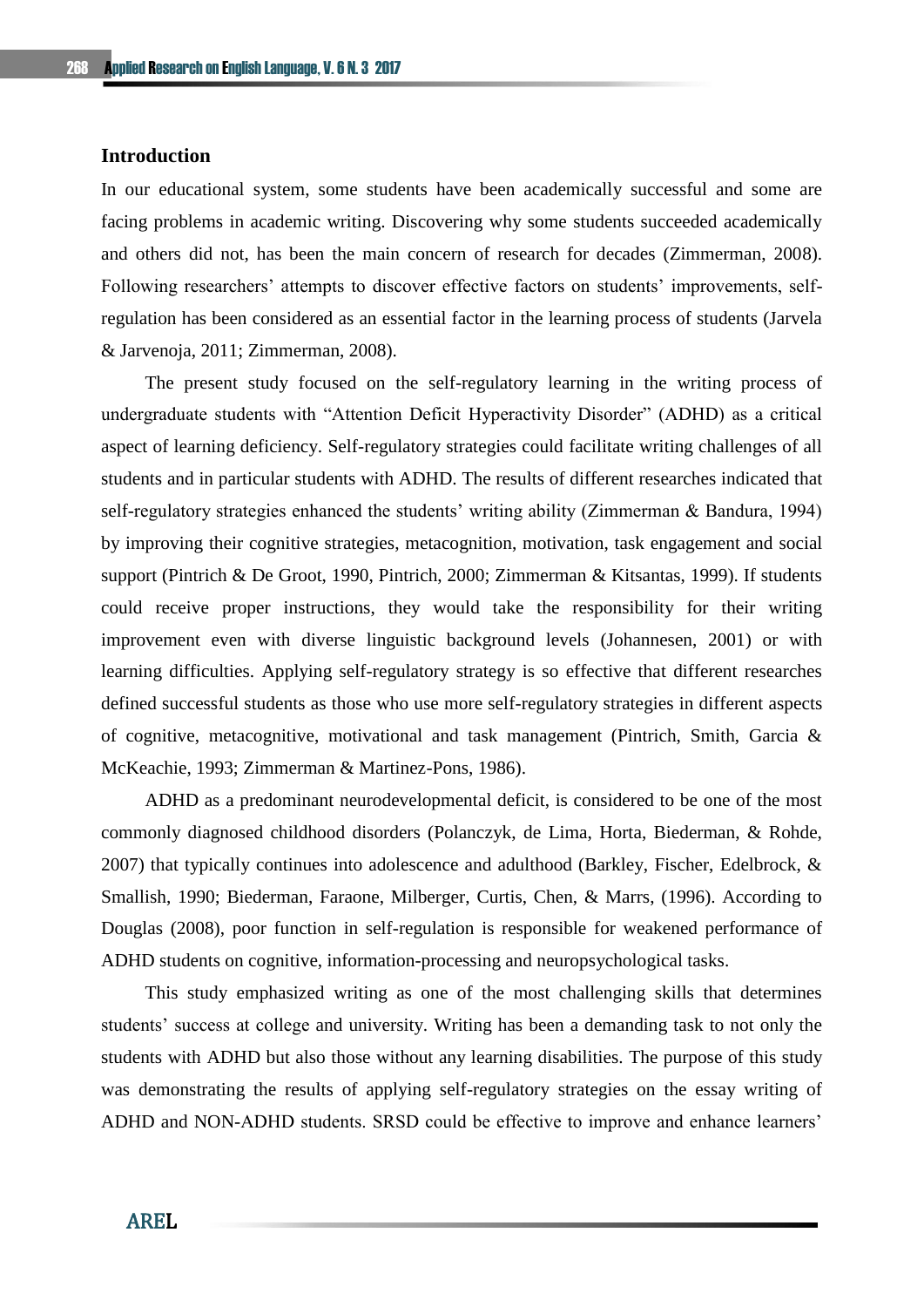writing through planning, editing, and monitoring in the process of essay writing (Englert, 2009; Graham & Perin, 2007).

## **Review of the Literature**

#### **Self-Regulation**

Self-regulation is a kind of ability in individuals to enable them monitor their learning and make changes to the strategies they employ; it leads to have control over their overall learning as well as their attitudinal and motivational states (Ellis, 2004). Self-regulation is considered as a system that consists of complex and superordinate set of functions sharing the same concept in different fields. In the field of psychology, it includes research on cognition, problem solving, decisionmaking, metacognition, conceptual change, motivation, and volition (Carver & Scheier, 1990). Focusing on the major aspects of self-regulation in education, Pintrich (2000) defined selfregulation as students' planning, monitoring and regulating their metacognitive strategies.

In order to elaborate the concept of self-regulation, it is essential to discover the characteristics of self-regulated learners. Zimmerman (2002) defined more achieving students as self-regulated learners who have an active role throughout their learning in the cognitive, motivational and behavioral aspects.

Zimmerman (2000) based on the social-cognitive perspective of Bandura (1986) established a model of self-regulation, which refers to the self-generated thoughts, feelings, and actions. He illustrated that every individual is constantly in an ongoing process of planning and adapting to achieve his/her goal. Students need to be engaged in an active role of self-regulated learning in cyclical process of three phases "preaction phase", "action phase" and "postaction phase" (Schunk & Zimmerman, 2007). In the process of self-regulated learning, students are active managers who organize their thoughts, behaviors, and emotions in a feedback cycle of their own learning (Zimmerman, 2008).

As it has been shown in Zimmerman' popular cyclical model (2008), there are three phases: a) forethought and planning, b) performance monitoring phase, and c) reflections on performance (See Figure 1). Each phase will be defined according to Zimmerman (2008) in the following lines.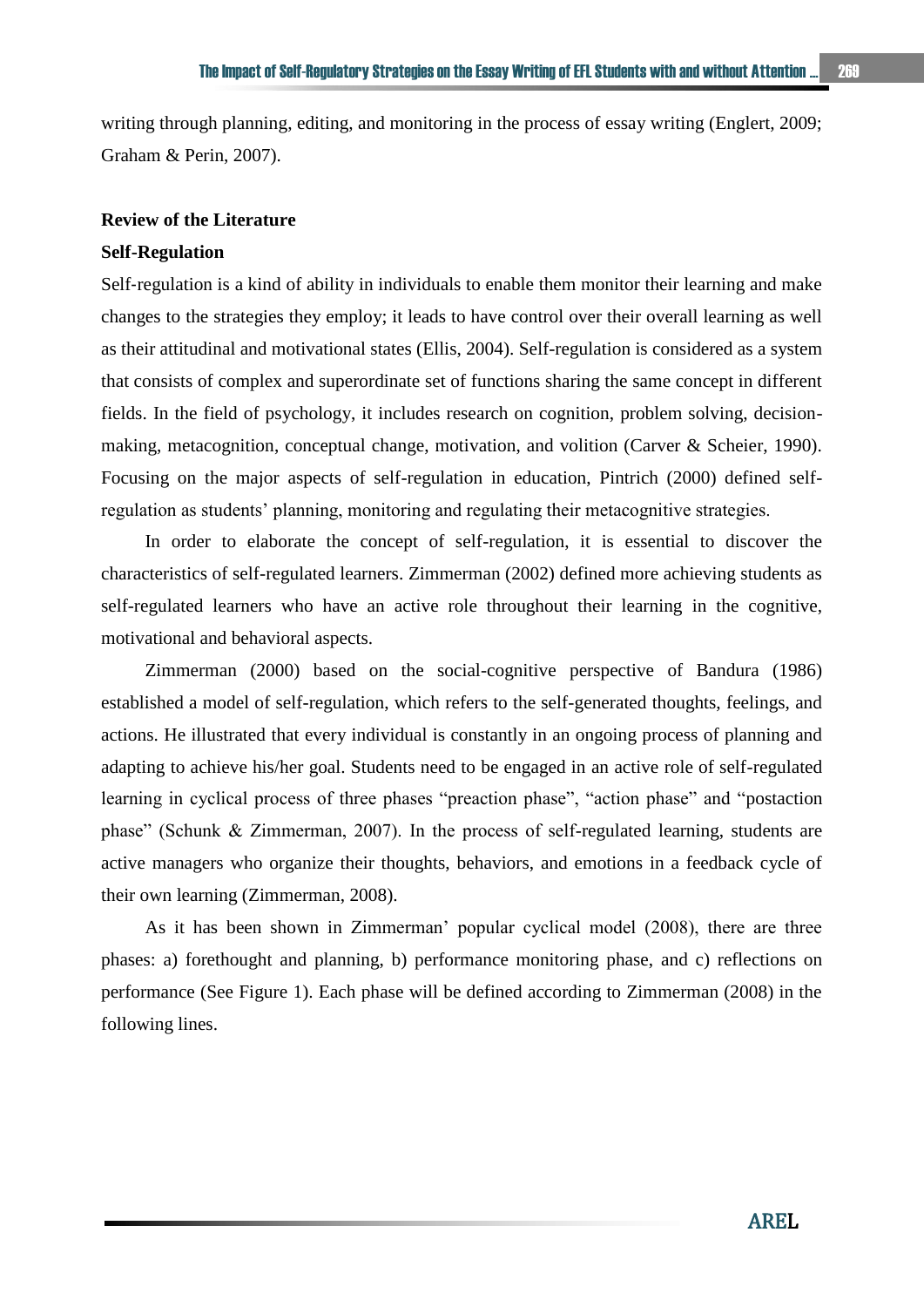

**Figure 1.** Self-Regulated Learning (Zimmerman, 2008, p. 171).

In the forethought phase, students are involved in planning, goal setting, and prior knowledge activation before the actual performance phase. When students decide to write an essay, first they have to evaluate the required data and time on the writing task. They think about what they had learned previously regarding the topic and related knowledge. Then, they would plan how and when to accomplish their task based on their motivation and self-efficacy. In the monitoring phase learners need to be aware of their performance and keep track of their improvement during the task. In this stage of self-regulation, students apply strategies and monitor the effectiveness of their strategies constantly towards achieving their goal. In the last phase, students evaluate and manage not only their performance but also their emotion on the task. After observing the results of the accomplished task, they would be able to evaluate their ability on the task. In the evaluating phase, students have to recognize whether they are interested in that specific task or not. It can also reveal their strengths and weak points in that specific field based on their interest and attitude. Being aware of their own feeling and attitude play an important role in the self-regulation process. These strategies might help learners make plans or decisions about their learning in later situations. By applying self-regulation, they would be engaged in an ongoing cyclical process of learning to achieve their goal.

**Self-Regulation and Motivation.** In the process of self-regulation, motivation has a crucial effect on students' academic improvement and result (Pintrich & De Groot, 1990; Pintrich, 2004; Zimmerman, 2008). In order to have self-regulated students, it is necessary to consider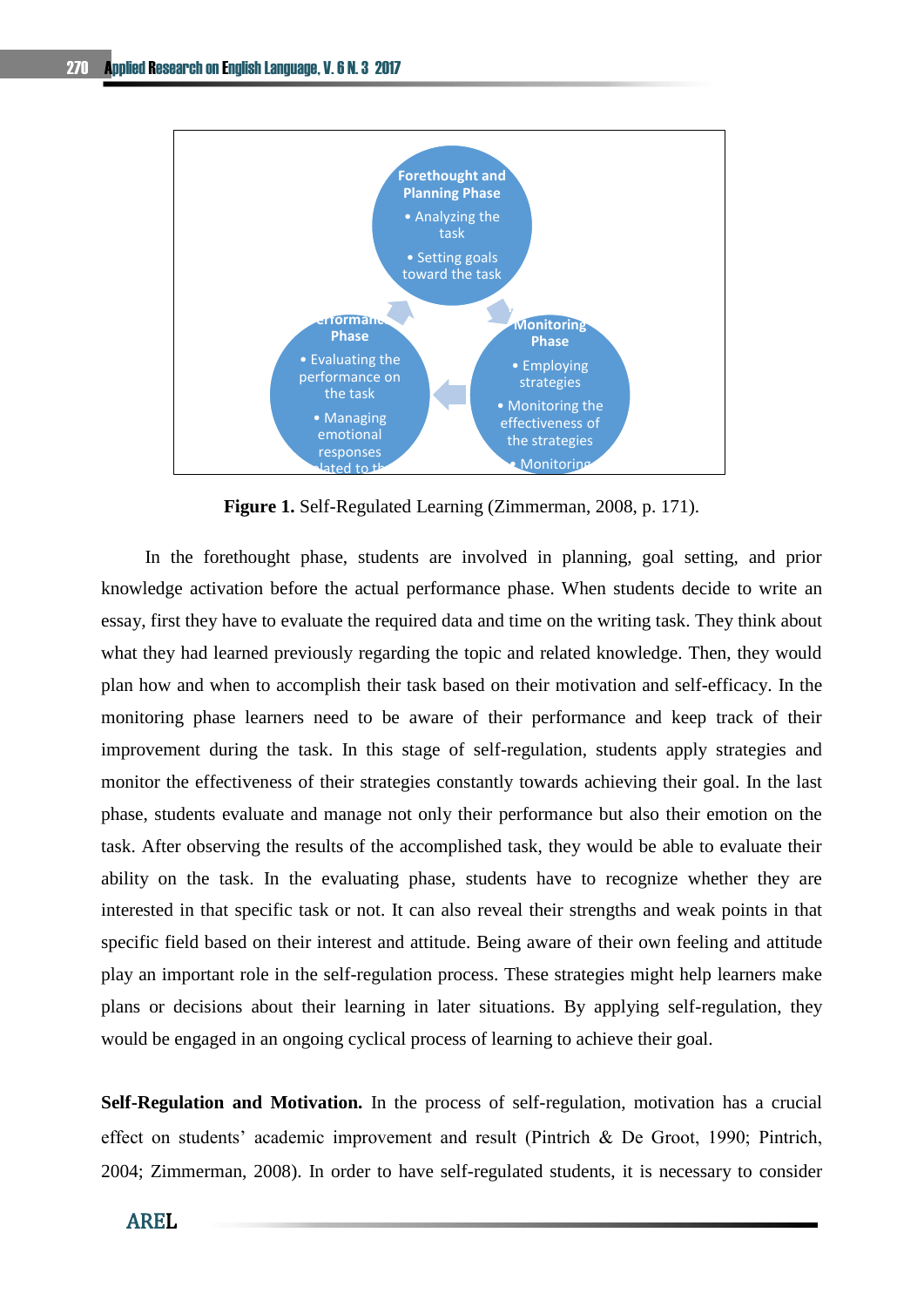motivational aspects of students. Self-regulated learners have both academic learning skills and self-control over their learning process; in other words, they are more motivated since they have the skill and the will to learn (Murphy & Alexander, 2000). Students can direct and regulate their cognition by using motivational strategies in addition to cognitive and metacognitive strategies (Pintrich, Marx, & Boyle, 1993).

Pintrich (1999) believes that knowledge of cognitive and metacognitive strategies may not be sufficient to promote students' learning. In fact, students should also have reasons to use selfregulated strategies and just when they are motivated enough, they could use these strategies and regulate their cognition and effort. Pintrich & De Groot (1990) examined the relationships between motivational orientation, self-regulated learning, and classroom academic performance. In their study, they measured students' self-efficacy, self-regulation, and the use of learning strategies. The results of their study revealed that those students who were using more selfregulated strategies, could achieve higher grades than those with less self-regulated strategies. They also reported that motivational aspects of the students were highly connected to students' cognitive perception and academic performance. Accordingly, the students' self-efficacy was positively associated with the students' cognitive engagement and performance.

Paris & Paris (2001) viewed self-regulated learning as a set of skills that can be taught and applied explicitly in the classroom. Therefore, teachers can help learners become strategic, motivated and independent by providing them with appropriate information and opportunities. According to Paris & Paris (2001), in order to have effective learning, different aspects of selfregulation such as metacognitive, motivation, and emotional factors have to be added to the cognitive dimension of learning. They described that students need a broader type of strategies rather than examining particular strategies such as summarizing and editing an essay. They emphasized the usage of strategies that depends on awareness of procedural, declarative and conditional knowledge along with motivational attributions and feeling of efficacy.

## **Self-Efficacy**

One of the fundamental factors in self-regulation is self-efficacy (Major, Martinussen, & Wiener, 2013, Usher & Pajares, 2008, Bandura, 2000). It has been investigated that students with less positive self-efficacy and insufficient academic skill revealed limited academic success (Major et al., 2013).

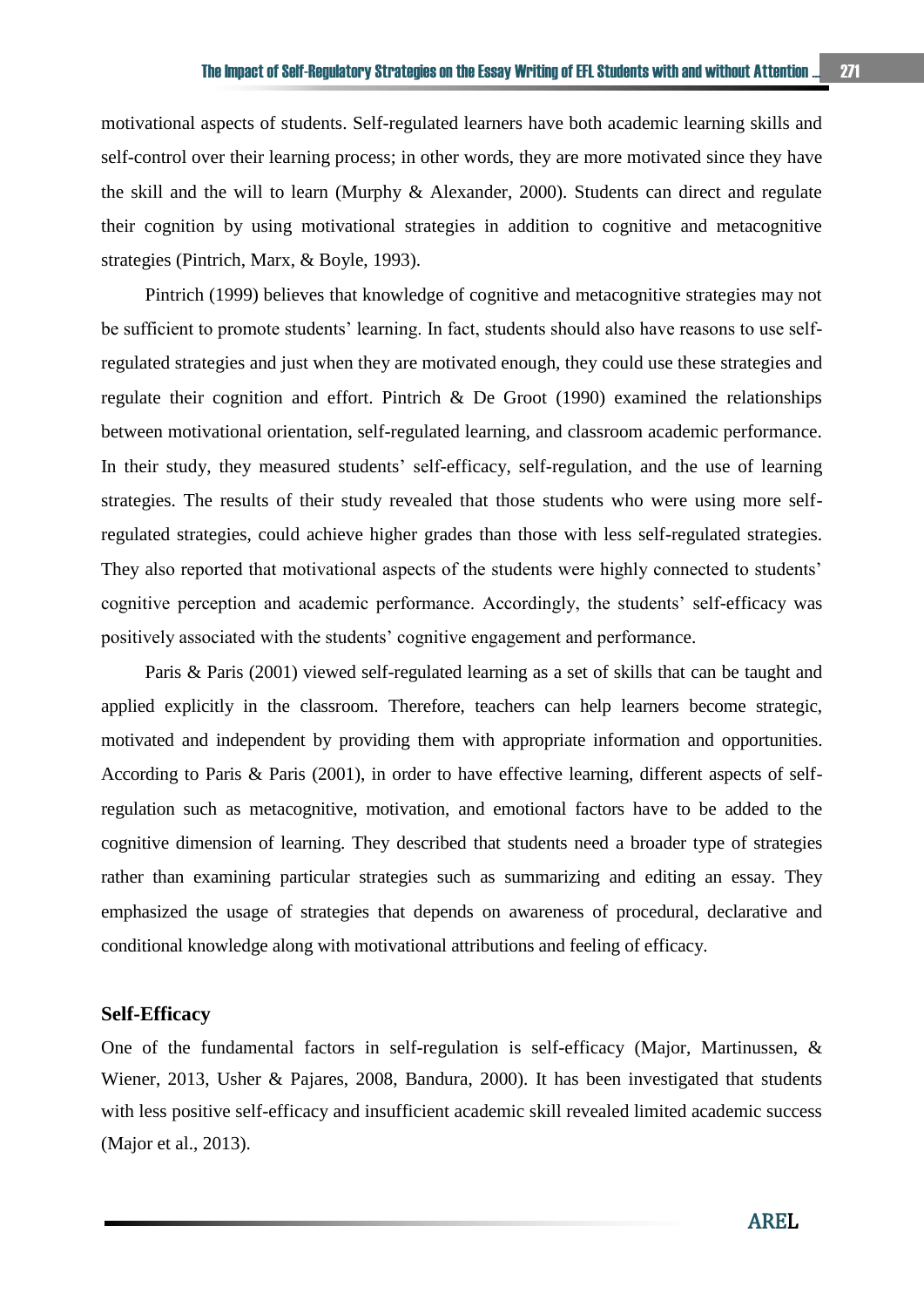Bandura's Social Cognitive Theory (1986, 2001) is a famous conceptual theory that defines human functioning as a series of reciprocal interactions between "personal influences", "environmental features" and "behaviors" (See Figure 2). As a result, each factor is not considered to be functioning separately but the whole process is operating as a system.



**Figure 2.** Bandura's Model of Reciprocal Interaction

Bandura (2001) explained that reciprocal interactions show how people interrelate their behaviors and environments with their thoughts and beliefs. He considered "self-efficacy" and "self-regulation" as two important factors that people use to employ control over the important aspects of their life. Self-efficacy refers to ''Peoples' judgements of their capabilities to organize and execute courses of action required to attain designated types of performances'' (Bandura, 1986, p. 391).

A key concept in Schunk & Zimmerman's preaction phase (2007) is self-efficacy. Students build their self-efficacy based on the result of their achievement and following it, selfefficacy would have great influence on their achievement as well. Achieving self-efficacy is due to students' perception of their ability (Dweck, 1999). If learners believe that they are capable of achieving a task, it leads to a kind of self-efficacy belief. Therefore, the kind of feedback teachers give students has a very influential effect on the students' belief and success. Assertive sentences from teachers would help students believe in their own ability and potential capability. Receiving sentences such as "Yes, you could do it, very good" has a very constructive influence on the students' self-efficacy beliefs.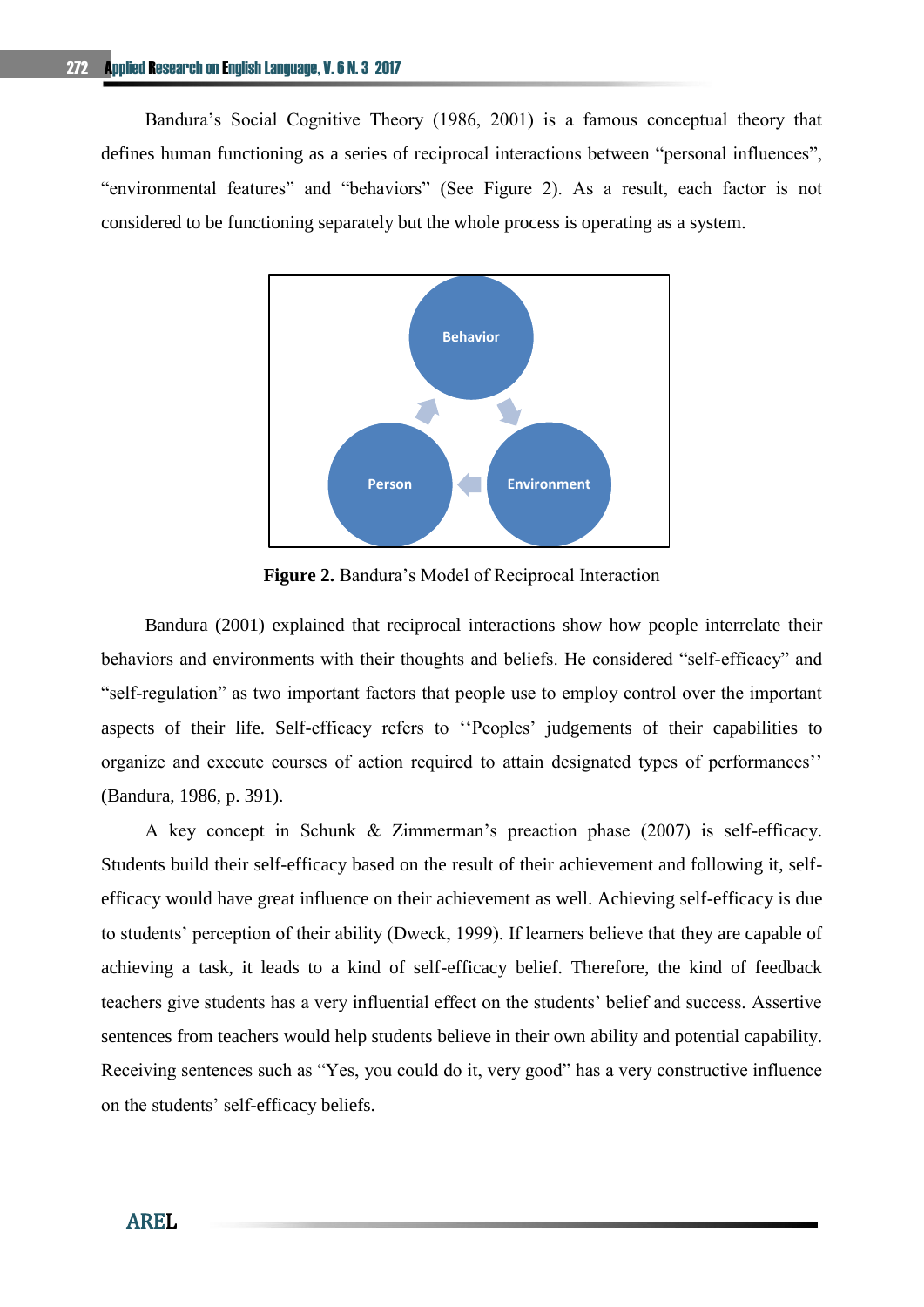## **Attention Deficit Hyperactivity Disorder**

Attention-Deficit Hyperactivity Disorder is a predominant neuro-developmental childhood disorder (Barkley et al., 1990; Biederman et al., 1996) which may remain until adulthood and may cause impairment in multiple domains including academic achievement, individual's relationships, and mental health (Babinski, Pelham, Molina, Gnagy, Waschbusch, Yu, Karch, 2011; Lee, Lahey, Owens, & Hinshaw, 2008). Investigating the educational achievement of ADHD children in follow-up studies into adulthood, verified that ADHD students are more likely to exhibit academic underachievement, lower grades or even dropping out of school (Bussing, Mason, Bell, Porter, & Garvan, 2010).

Russell A. Barkley, a clinical researcher who has worked over the last 40 years studying ADHD deficits and their relations to self-regulation problems and executive functioning, defined the predominant features of ADHD as: a) impaired response inhibition, b) impulse control, and c) the capacity to delay fulfilment (Barkley, 2012). He defined ADHD individuals as those who find it difficult to stop and think before acting, and have problems in all aspects of waiting for their turn, resisting distractions while working on a task, concentrating on a subject, and working for a longer term (Barkley, 2006). Moreover, he described that ADHD people are known to be extremely fidgety, restless, and "on the go". They cannot remain in one position for a long time and need to shift their posture or position while performing relatively boring tasks (Barkley et al., 1990). This problem is more obvious in younger children with ADHD disorder and this tendency would be declined with age, but even ADHD teenagers are considered to be more restless and fidgety than their peers. He added that if this disorder continues until adulthood, this restlessness may become more subjective than seemingly observable, and they may even follow unnecessary task-irrelevant activities or activities that are poorly regulated to their particular situation.

In education, the main concern of ADHD people is difficulty in keeping constant attention and then persistence of effort to tasks (Barkley, 2006). When ADHD individuals are given boring and repetitive activities with no intrinsic motivation, they find it very difficult to draw all their attention to the task (Biederman et al., 1996). Thus, they get easily distracted while they are working on an activity; afterwards they experience inability returning to the task they were working on. Therefore, motivation, self-efficacy and external support have great influence on the learning achievement of ADHD students.

AREL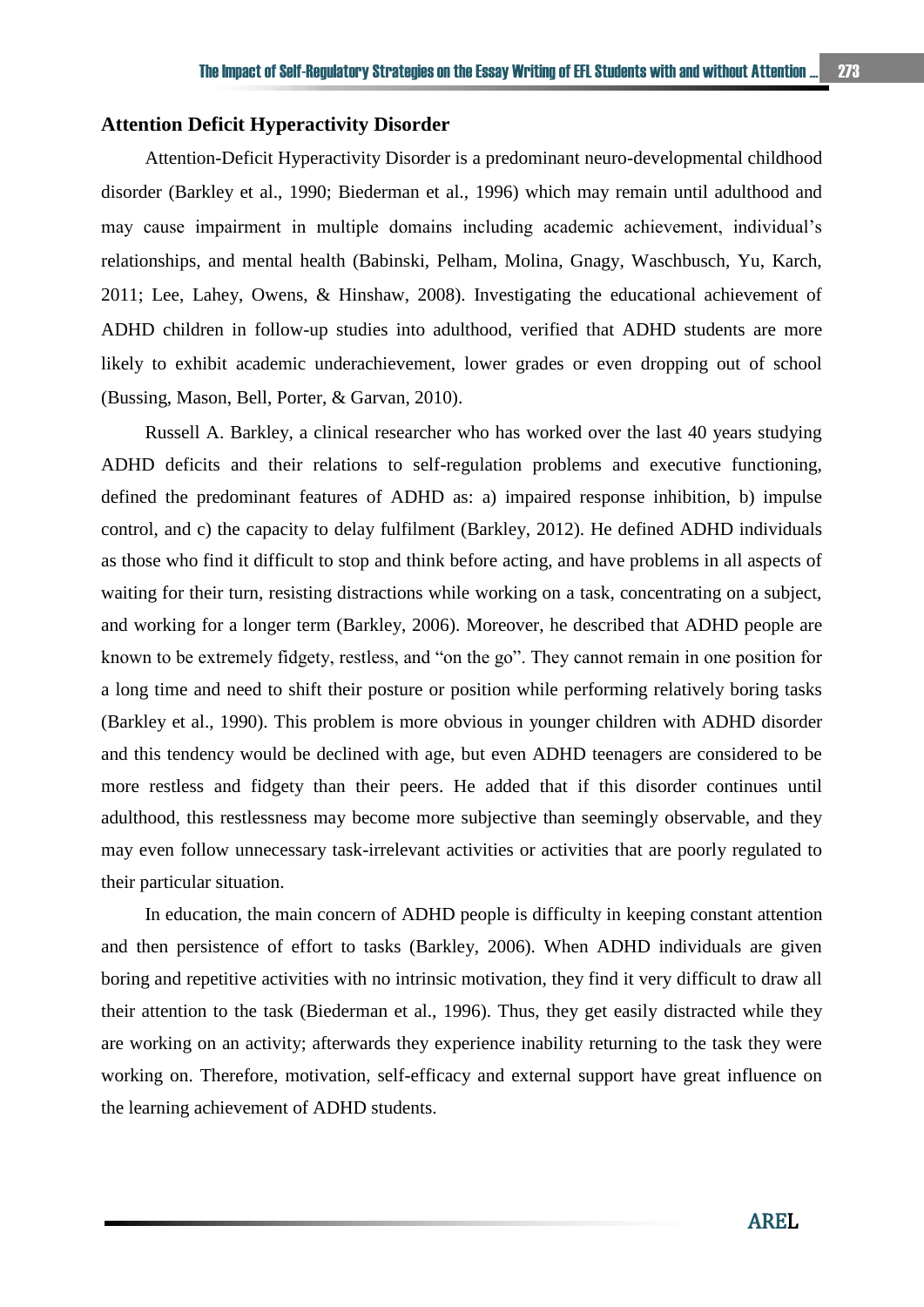Other than the mentioned common areas of difficulty associated with ADHD, Barkley & Murphy (2006) explained some other psychological subtypes related to ADHD disorder.

1. Remembering to do things is not easy for them. Their minds have a limited capacity to hold the information for the future retrieving. For this reason, they are known as forgetful and disorganized in their thinking and pursuing long-term goals.

2. In the process of learning, internal language or private speech has an essential effect to the normal development of contemplation, reflection, and self-regulation of individuals.

3. They also face challenges with regulation of their emotions and motivation. Not only children but also adults with ADHD often experience problems regulating their emotions and emotional reactions. They seem to be unable to internalize, moderate and analyze their feelings properly.

4. Other deficiencies are problem-solving ability, creativity, and perseverance in pursuing long-term goals. If they encountered problems in the process of achieving their goals, they would not be able to provide different possibilities and solutions.

**ADHD and Self-Regulation.** ADHD has been defined as persistent inappropriate level of inattention, hyperactivity, and impulsivity, which is a kind of dysregulation attributed to deficits in self-monitoring or adaptive control (Shiels & Hawk, 2010). According to Douglas (2008), impaired performance of individuals with ADHD on cognitive, information-processing and neuropsychological tasks is due to poor self-regulation. Barkley's theoretical model of ADHD (2012) emphasized that individuals with ADHD show a significant impairment in selfregulation due to deficits in core executive functions (EFs). The core aspects of Barkley's EFs (2012) include self-regulation of motivation, inhibitory control, working memory, forethought, planning, and problem solving.

Deficient Regulation Hypothesis (Douglas, 1999), elaborated various aspects of ADHD problems which could cause a significant challenge for them. Deficient Regulation Hypothesis emphasized the integration of cognition and motivation domains. The shift of focus from a specific cognitive deficit to several processes in Deficient Regulation Hypothesis (Douglas, 1999) is so effective that may influence all constructs of learning such as sustained attention, response inhibition, or working memory. It suggests that applying self-regulation and executive functioning could lead to efficient attention and inhibition in learning process. The mentioned adaptive process moderates cognitive impediments associated with ADHD, including working memory, self-monitoring, and planning.

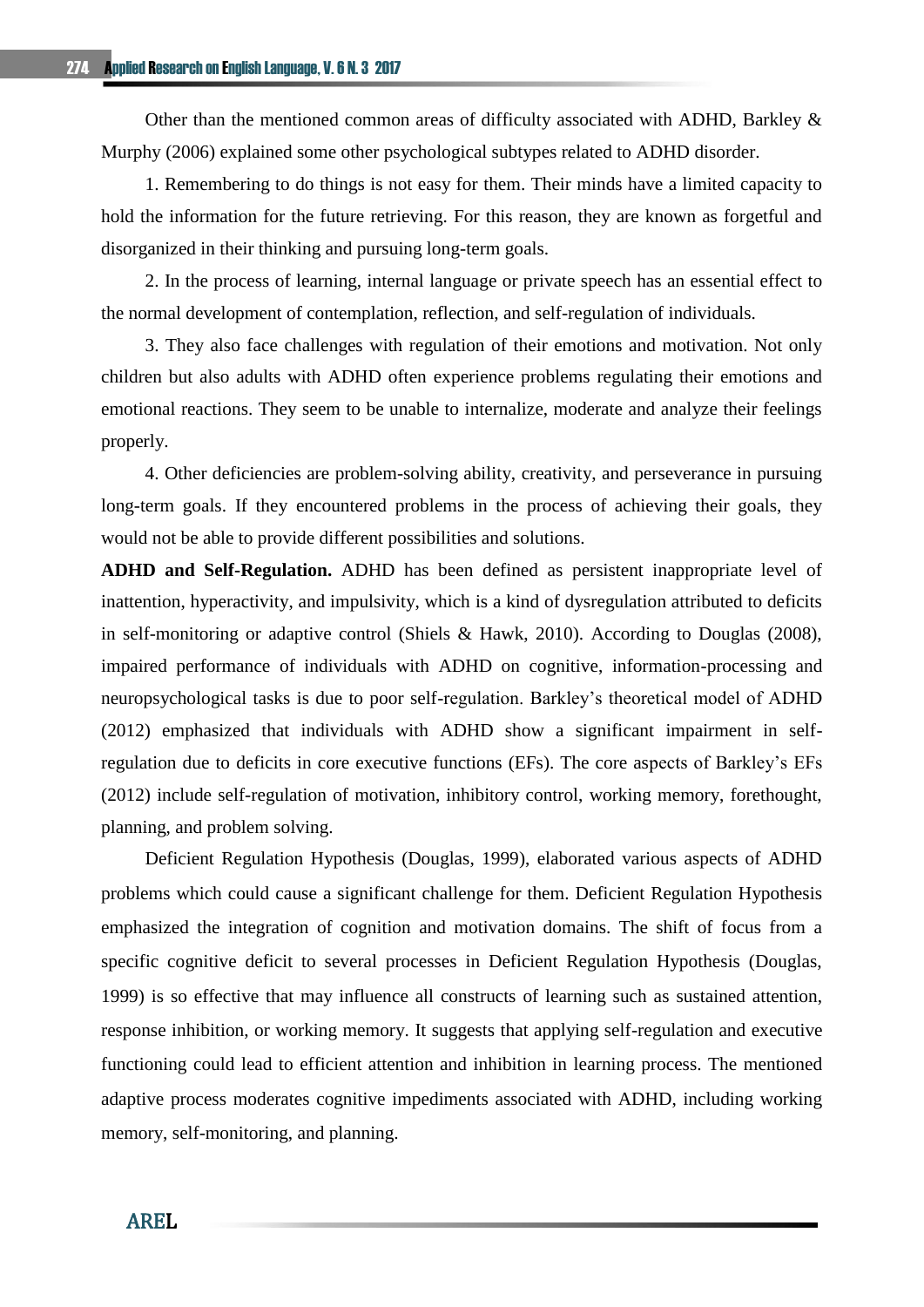## **Writing Process**

Achieving a significant level of writing is one of the main goals of pedagogical instruction. Applying SRSD could improve the regular writing instruction at academic level. Writing is a demanding cognitive and social process that depends on writers' knowledge, skills and strategies along with self-regulation and motivation (Hayes, 1996). Flower and Hayes (1981) proposed a comprehensive model of writing, including three fundamental components: 1) task environment 2) cognitive processes 3) the students' long-term memory. In Flower and Hayes' writing process (1981), the students are asked to "think aloud" while writing. Their tasks consist of the topic, audience and motivational clues. Their cognitive aspect involves mental engagement in the form of self-regulation of goal setting, generating and organizing ideas, along with planning, transcribing and reviewing. Their last component, long-term memory, is about the writer's knowledge of the topic, writing process, intended audience and general goals and plans about the writing tasks.

## **Statement of the Problem**

Writing as an essential part of learning in the academic improvement has been a demanding task for students and educators. It is unfortunate to note that the educational system of Iran has majority of students who lack the proper academic writing ability. Consequently, instructing students to plan effective writing strategies and applying the knowledge of effective instruction are essential for educators and learners. Self-regulatory strategies could facilitate writing challenges of academic education in order to make the students more competent in this regard. ADHD students may achieve more benefit from self-regulatory strategies than NON-ADHD learners, since they face much more difficulties in writing and learning. ADHD students mostly face challenges in different aspects of self-regulation so they receive poorer grades compared to NON-ADHD students.

In response to this problem, our study examined the effects of SRSD on the essay writing of EFL undergraduate students. SRSD instruction may facilitate difficulties of ADHD and NON-ADHD students' essay writing in L2 context.

## **Significance of the Study**

An essential part of writing development is knowledge of the process of writing besides different effective factors in this process. SRSD instruction (Graham & Harris, 2003; Harris &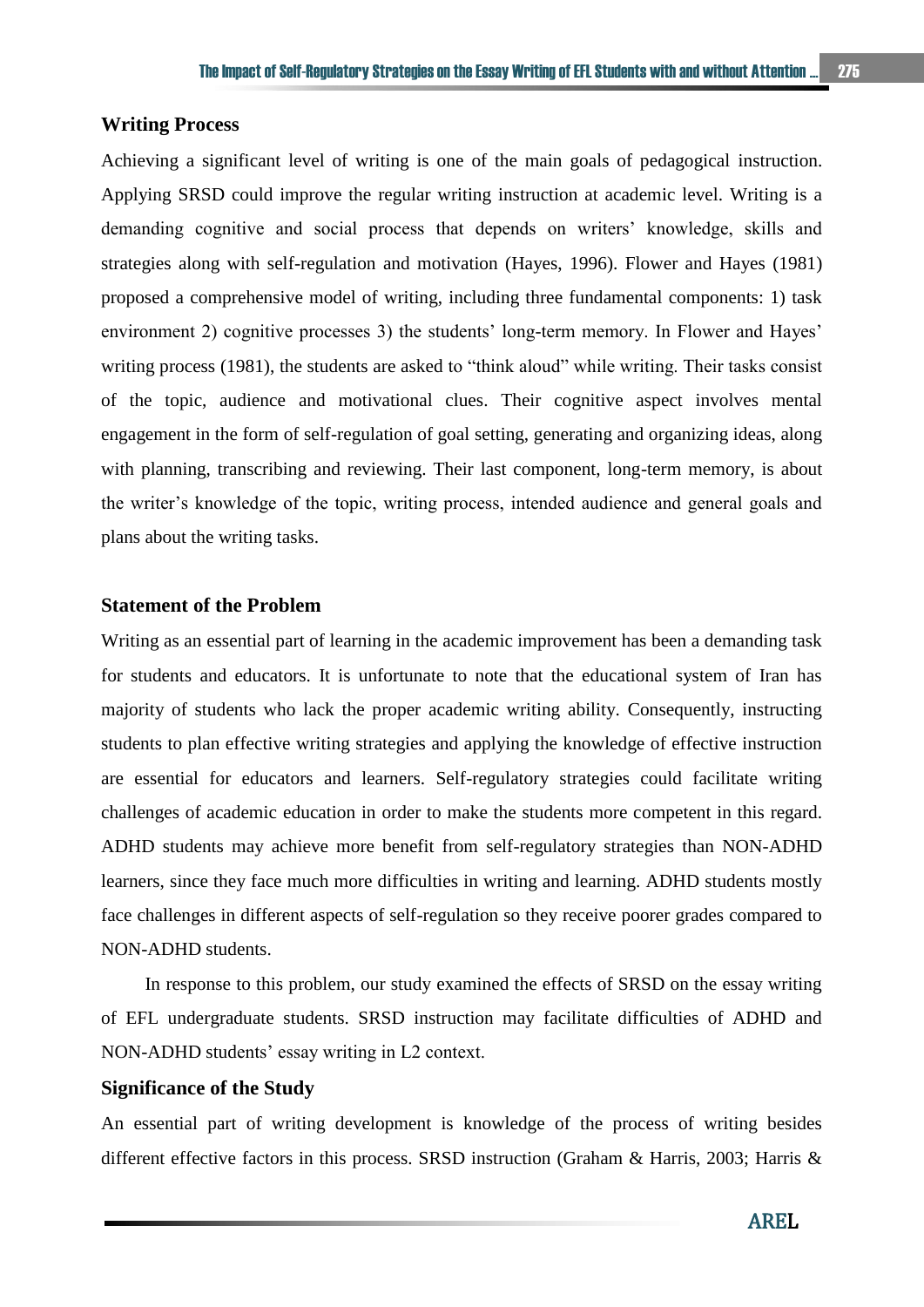Graham, 1996) has been used to teach university students essay writing and the required selfregulation procedures for effective writing. SRSD intervention addressed not only the cognitive aspects of learners but also the metacognitive and motivational features of them.

Since some struggling students face difficulties in essay writing, the present study focused on ADHD disorder and the strategies to solve this problem. ADHD and NON-ADHD learners could benefit from the self-regulation procedure of SRSD instruction such as goal-setting, selfmonitoring, self-instruction, and self-reinforcement.

Unlike previous studies which mainly focused on adolescents or young ADHD learners, this study investigated the effects of SRSD on EFL undergraduate students and particularly in L2 context.

#### **Research Questions**

The following research questions were proposed in this study.

RQ1: Does SRSD instruction have any significant effect on the essay writing of ADHD learners?

RQ2: Does SRSD instruction have any significant effect on the essay writing of NON-ADHD learners?

RQ3: Is there any significant difference between the essay writing of Conventional Group and SRSD Group after receiving SRSD instruction?

RQ4: Is there any significant difference between the essay writing of ADHD students in the Conventional Group and ADHD students in the SRSD Group after receiving the SRSD instruction?

## **Method**

#### **Design**

The study is quantitative with a quasi-experimental design. The researchers collected the data based on a purposive sampling.

## **Participants**

Participants of this study were 126 undergraduate students majoring in English translation, literature and teaching at Tehran Azad University - Central Branch. The participants who ranged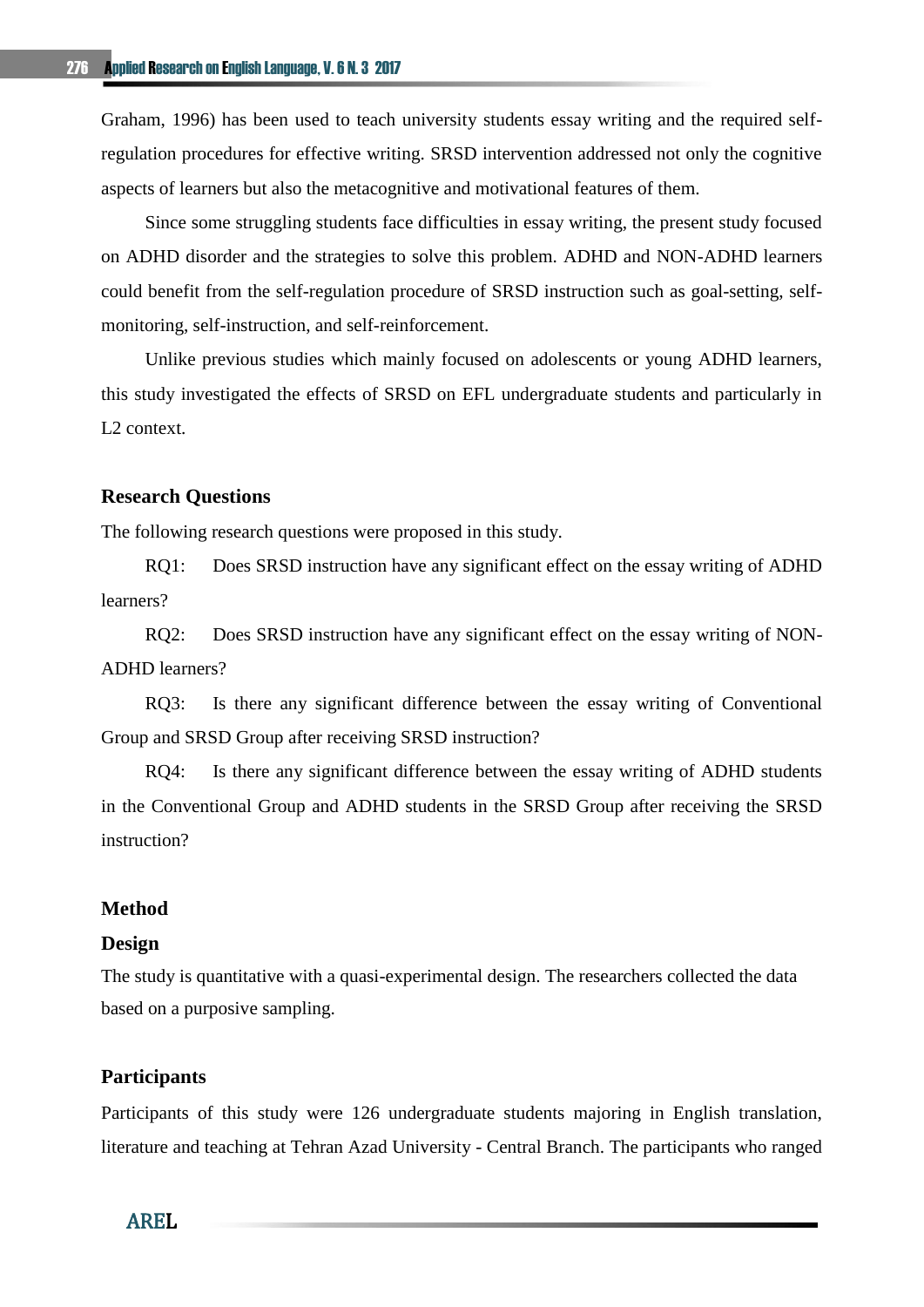in age from 18 to 40, in mixed male and female groups, enrolled in four essay-writing classes with the same syllabus and materials. Two classes with 62 students as the experimental group received the SRSD intervention and 64 students in the other two classes as the control group had the Conventional instruction. One teacher instructed two classes as the experimental group and another teacher taught the other two classes as the control group. In order to assure the consistency of teaching in all classes, the researchers and the instructors had two briefing sessions at the beginning of the course and by preparing and following equal lesson plans along with the same course book and same genre topics, they tried to reduce the intervening variables. The students were screened for this study based on their writing scores on their pre-test. After obtaining the scores of pre-test, the students whose scores were within two Standard Deviations (SDs) above and below the mean, were selected  $(N=126)$  as the main participants of this study and the rest were excluded.

## **Instruments**

**Adult ADHD Self-Report Scale (ASRS) Symptom Checklist.** Adult ADHD Self-Report Scale (ASRS), World Health Organization 2003, is a Symptom Checklist instrument that consists of eighteen DSM-IV-TR criteria. Part A of the Symptom Checklist consists of six questions that were found to be the most predictive of symptoms consistent with ADHD. These six questions are the basis for the ASRS v1.1 Screener. Part B of the Symptom Checklist contains the remaining twelve questions less predictive of ADHD symptoms. A psychologist piloted ASRS in a group of 10 ADHD adults in a psychological clinic before administering it in this study. The results revealed that ASRS is a valid checklist to be administered in this study.

**Self-Regulated Strategy Development (SRSD) Instruction.** The five-stage-SRSD instruction (Graham & Harris, 2003) was employed as the intervention of this study in the experimental group. It consists of different phases of "background knowledge", "discuss it", "model it", "memorize it", and "support it".

**Mnemonic POW-TREE Strategies.** The mnemonic POW-TREE model was used along with the SRSD writing instruction to teach essay-writing procedures to the participants of the experimental group.

**Essay Writing Scale (READ, WRITE, THINK - International Reading Association, 2013).**  Essay Rubric consists of five categories that are essential traits of a good essay writing. It has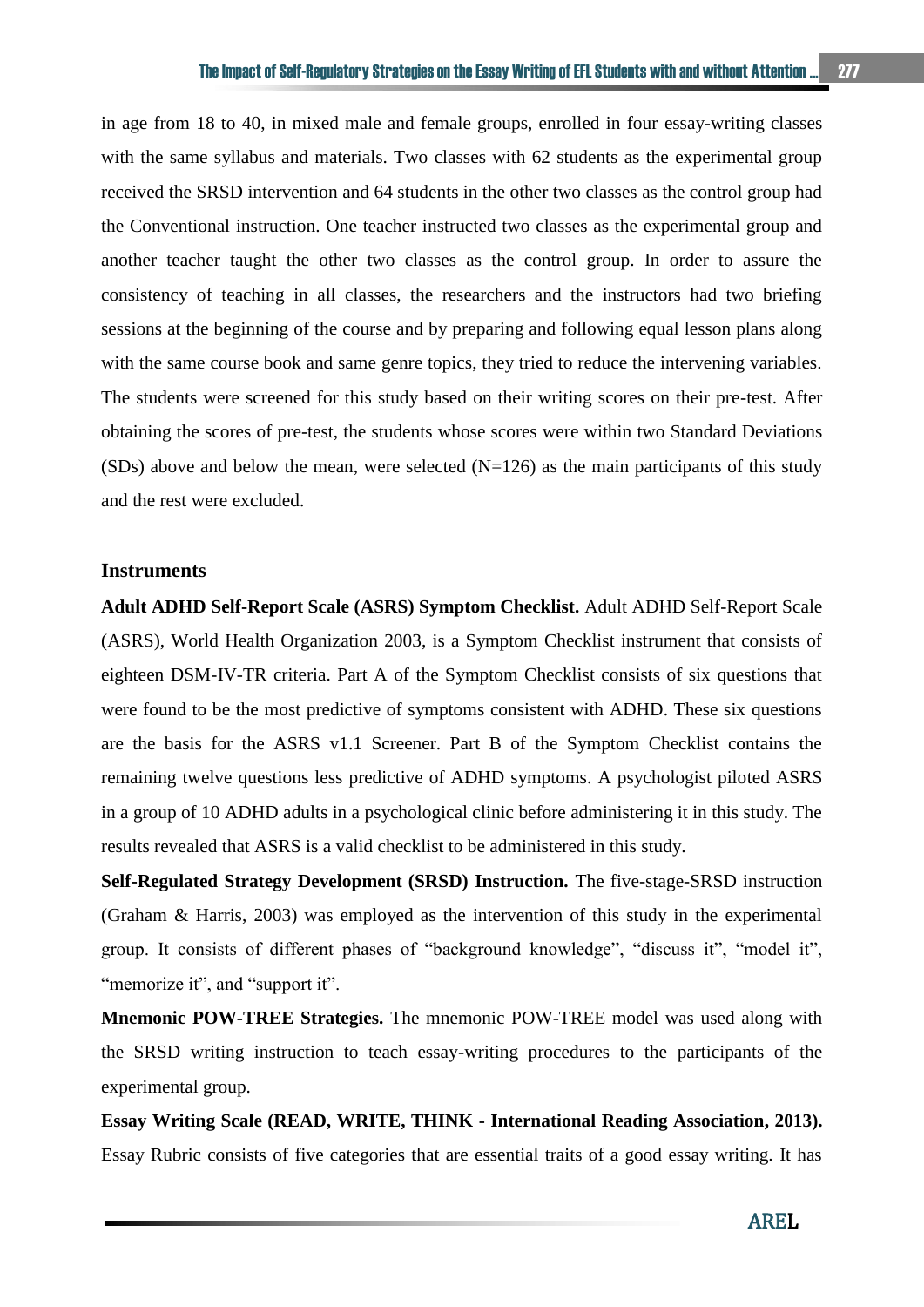five subscales of "Focus and Details", "Organization", "Voice", "Word Choice" and "Sentence Structure, Grammar, Mechanics, & Spelling". The students' pre-tests and post-tests were analyzed through this essay writing scale. It is based on the Writing Process Model of Flower and Hayes (1981) which included the related components of essay writing.

## **Data Collection**

The participants of this study, 126 students, enrolled in an essay-writing course at university. Based on the students' writing score on their pre-test, they were screened as the main participants. The participants enrolled in four writing classes with the same syllabus and course book. Two classes with 62 students as the experimental group, benefited from the SRSD intervention and 64 students in the other two classes as the control group had the Conventional instruction.

The students answered the "Adult ADHD Self-Report Scale (ASRS)" checklist in order to be diagnosed with ADHD. The intervention of this study was SRSD writing instruction with the mnemonic POW-TREE strategies in the experimental group. The teacher started the course by briefing the students regarding the concepts of self-regulation. After briefing the students with the required concepts she started teaching essay writing by following the SRSD instruction in five stages of develop background knowledge, discuss it, model it, memorize it, and support it (Harris & Graham, 1996).

In the first stage, "Develop Background Knowledge", the students had to acquire the knowledge, vocabularies and the concepts required in their writing. The teacher presented the idea of self-regulated learner by talking about writing and asking the students about what they know regarding good writing. The teacher defined and explained the abbreviated letters of POW-TREE and its significance to the learners. POW-TREE mnemonic strategy has been used along with the SRSD instruction in order to help students remember and practice the elements of the essay-writing process (Harris, Graham, Mason, & Friedlander, 2008). The Teacher and the students discussed each part of POW-TREE strategies and brainstormed examples of them. POW stands for the steps: Pick my idea, Organize my notes, Write and say more, and TREE stands for Topic Sentence, Reasons, Explanations, and Ending.

In the second stage, "discuss it": The students were instructed to use POW-TREE strategies in their essay writing. The teacher practiced different phases of POW-TREE to help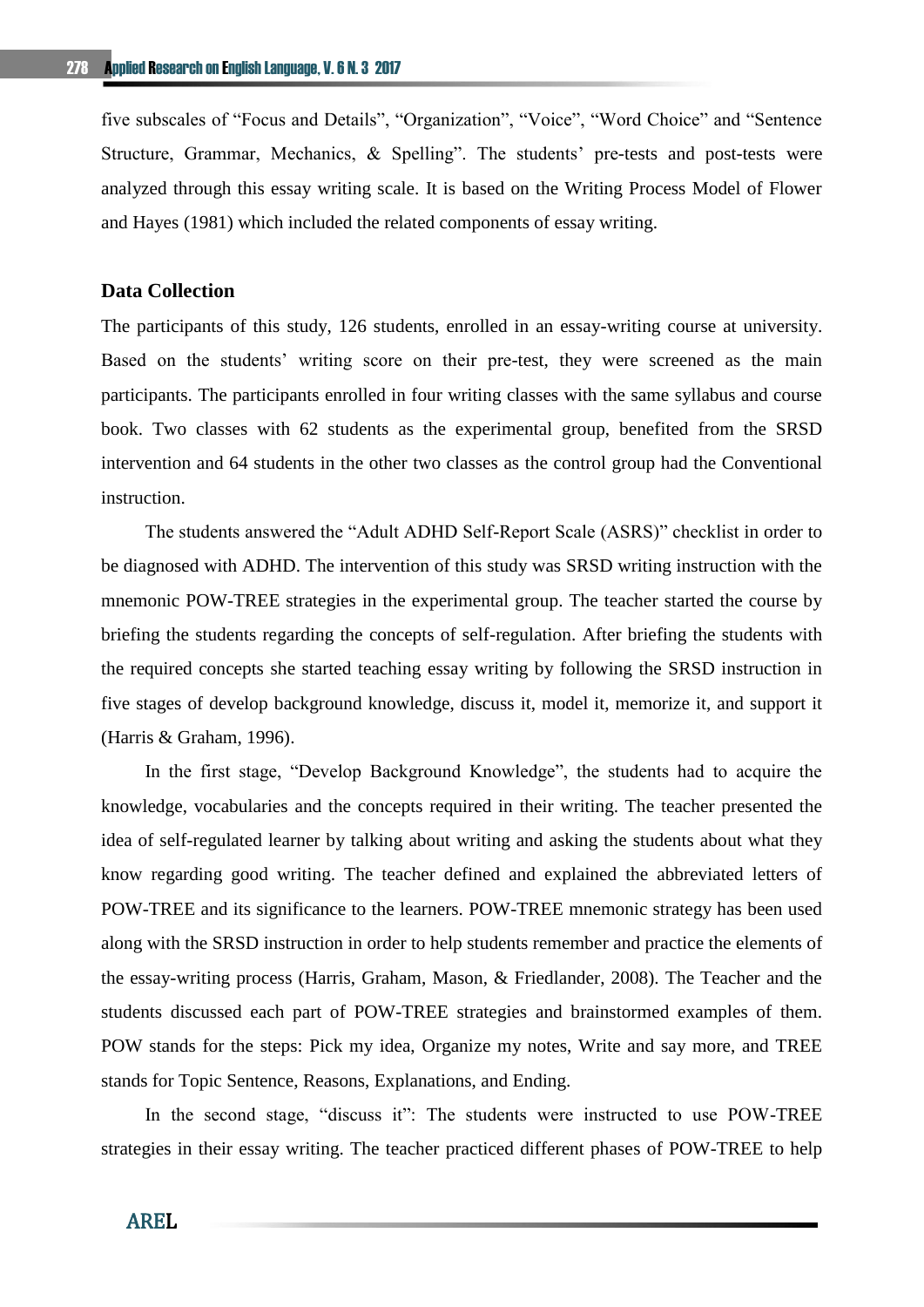them memorize and apply the stages in their writing. Each component was explained with the relevant example.

Then in the "Model it" stage, the teacher played as a role model to the students by "thinking out loud" to teach them how to Plan, Organize, and Write an essay using the required strategies. The teacher mentioned a variety of self-statements in the form of thinking out loud to show the students the importance of their feeling and attitude as well as their cognitive skills.

In the next phase, "Memorize it"; students practiced POW-TREE pneumonic activities and writing strategies in order to learn and memorize the steps thoroughly. By memorizing different parts of POW-TREE, the students were able to apply SRSD strategies in their writing independently.

The "Support It" phase had its importance regarding SRSD instruction and self-regulation. This scaffolding phase fulfilled the needs of the students who had some questions or problems in their writing. This phase started with collaborative writing. It first began with setting their goals to write a good essay then the teacher and students planed and organized the writing by following POW-TREE procedures.

In the last phase, independent performance task, the students started to write an essay without the support of the teacher. In this stage, the teacher reminded the students that they would be able to achieve their goals by consistent use of SRSD strategies over time. The students were encouraged to consider the concept and importance of SRSD strategies as they were writing the essays independently.

The topics of students' pre-test and post-test were both descriptive and the papers were evaluated and scored based on the "Essay Writing Scale Rubric".

In the control group, the teacher instructed the students with the same topics and book as in the experimental group but they had Conventional method of teaching by doing the exercises of course book and writing a paper for each session.

## **Results and Discussion**

In order to evaluate the effects of SRSD instruction on the essay writing of ADHD students in the experimental group, a repeated measure of ANOVA was run to determine the significant difference between their pre-test and post-test scores.

The result revealed that there was a significant difference between their pre-test and posttest scores as determined by one way ANOVA (F  $(1, 13) = 112.61$ ,  $p = .000$ , (See Table 1. &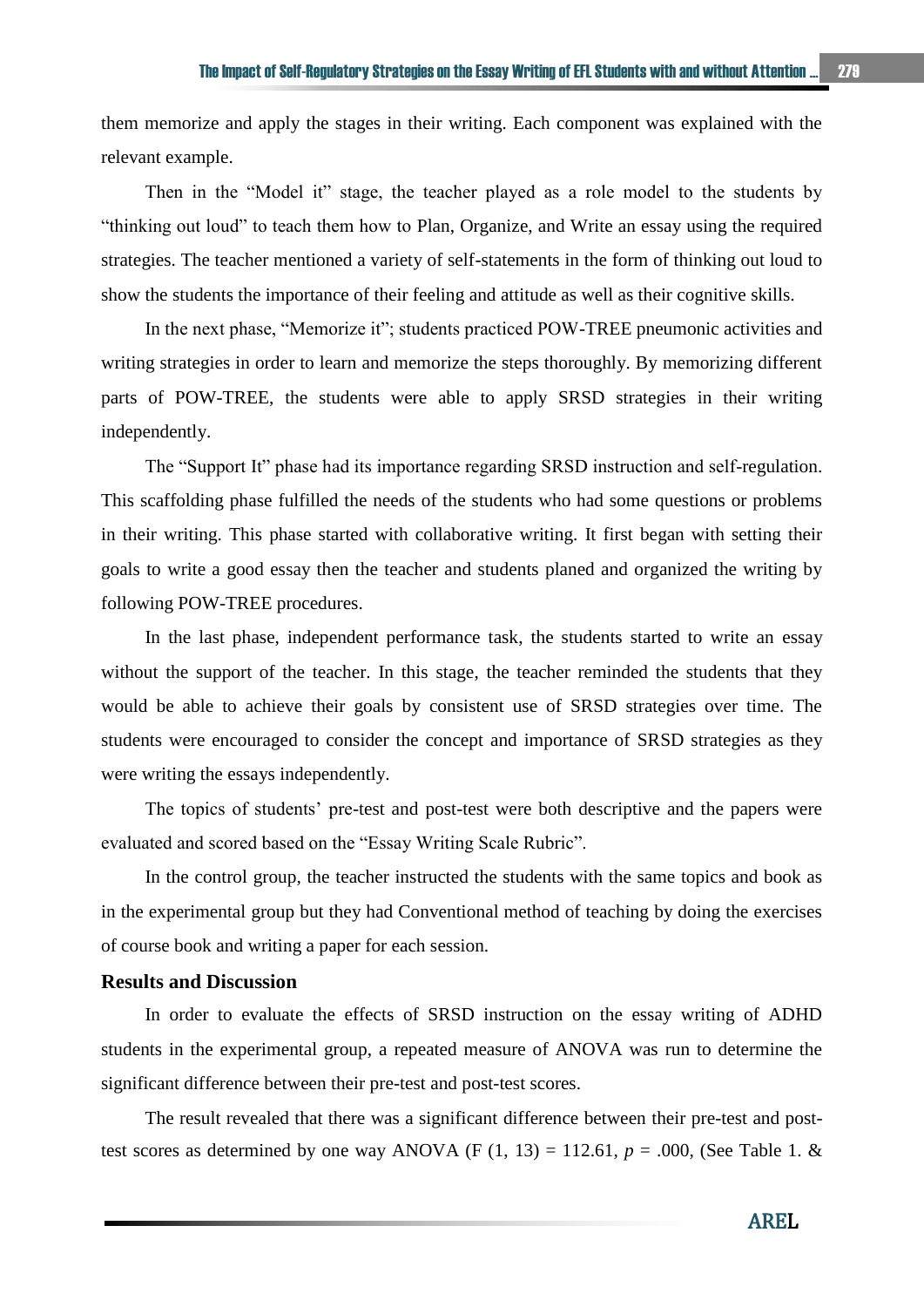2.). Therefore, it can be concluded that SRSD instruction had a significant effect on the essay writing of ADHD students in the experimental group.

| Group                    |           | Mean  | <b>Std. Deviation</b> |  |
|--------------------------|-----------|-------|-----------------------|--|
| <b>Experimental ADHD</b> | Pre-test  | 11.86 | 1.345                 |  |
|                          | Post-test | 15.43 | 976                   |  |

**Table 1.** ADHD Students' Pre-test/post-test scores - SRSD Group

**Table 2.** Multivariate Tests of ADHD Students' pre-test/post-test scores - SRSD Group

|      | <b>Effect</b> | Value | н             | Hypothesis df Error df |        | Sig. | <b>Partial Eta</b><br><b>Squared</b> |
|------|---------------|-------|---------------|------------------------|--------|------|--------------------------------------|
| Time | Wilks' Lambda | .897  | $112.616^{b}$ | 000.1                  | 13.000 | .000 | .897                                 |

In the experimental group, 55 NON-ADHD students received SRSD intervention. In order to find out whether the difference between their pre-test and post-test is significant, a repeated measure was run. The result of repeated measure ANOVA was  $(F (1,109) = 362.666, p = .000,$ (See Table 3. & 4.). It can be concluded that there was a significant difference between the pretest and post-test of NON-ADHD students in SRSD group. In other words, SRSD intervention had a significant effect on the essay writing of NON-ADHD students in the experimental group (See Figure 3.).

**Table 3.** NON-ADHD Students' pre-test/post-test scores - SRSD Group

| Group        |           | <b>Mean</b> | <b>Std. Deviation</b> |    |
|--------------|-----------|-------------|-----------------------|----|
| Experimental | Pre-test  | 13.40       | 3.04                  | 55 |
| NON-ADHD     | Post-test | 15.95       | 2.46                  | 55 |



**Figure 3.** Comparing the pre-test/post-test of NON-ADHD Students in Control and Experimental Group

Estimated Marginal Means of NON-ADHD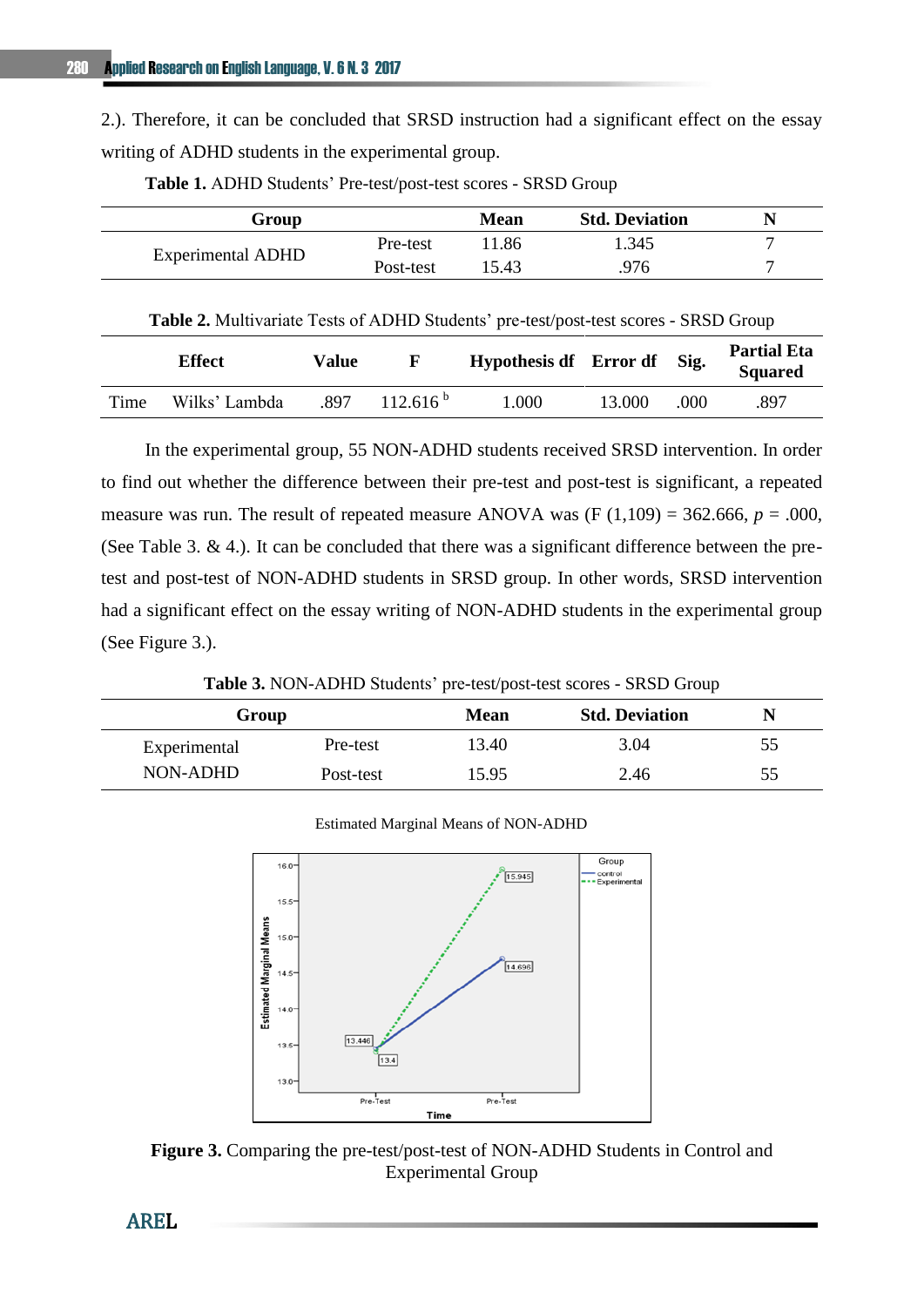| <b>Effect</b>      | Value |               | Hypothesis df Error df |         | Sig. | <b>Partial Eta</b><br><b>Squared</b> |
|--------------------|-------|---------------|------------------------|---------|------|--------------------------------------|
| Time Wilks' Lambda | .231  | $362.666^{b}$ | .000                   | 109.000 | .000 | .769                                 |

**Table 4.** Multivariate Tests of NON-ADHD Students' pre-test/post-test scores - SRSD Group

The researchers, by means of running an ANCOVA, tried to perceive any significant difference between the essay writing of Conventional Group and SRSD Group after receiving SRSD instruction. The mean score of post-test in SRSD group was 15.89 after receiving the intervention; on the other hand, the mean score of post-test in Conventional group was 14.38. Accordingly, the statistical results of ANCOVA revealed  $Sig = .000$ ,  $Sig < .05$  (See Table 5. & 6.). It can be concluded that there is a significant difference between the students in the control group and the students in the experimental group with respect to the treatment they received in terms of their essay writing (See Table 6.). The comparison between two experimental and control group was illustrated in Figures 3. As it could be seen, although the students' essay writing has improved in the control group, the students' essay writing in the experimental group outperformed the other group.

**Table 5.** Control and Experimental post-test scores

| <b>Post-Test</b>        | Group        | N  | <b>Mean</b> | <b>Std. Deviation</b> |
|-------------------------|--------------|----|-------------|-----------------------|
| Post-test Essay-Writing | Control      | 64 | 14.38       | 2.57                  |
|                         | Experimental | 62 | 15.89       | 2.38                  |

**Table 6.** Test of Between Subjects Effects, ADHD Students' post-test scores of Control and Experimental Group

| <b>Source</b> | <b>Type III Sum of</b><br><b>Squares</b> | Df | <b>Mean Square</b> |        | Sig. | <b>Partial Eta</b><br><b>Squared</b> |
|---------------|------------------------------------------|----|--------------------|--------|------|--------------------------------------|
| Group         | 70.260                                   |    | 70.260             | 84.802 | .000 | .408                                 |

Then the essay writing of ADHD students in the experimental group and the essay writing of ADHD students in the control group were compared to perceive the effectiveness of SRSD instruction compared to Conventional instruction on ADHD learners. The result of ANCOVA analysis revealed that the significance is  $Sig = .000$ ,  $Sig < .05$  (See Table 7. & 8.). Accordingly, there is a significant difference between the ADHD students in the experimental group and the ADHD students in the control group with respect to their essay writing. It is worth mentioning that although ADHD students in the control group improved their essay writing, compared to

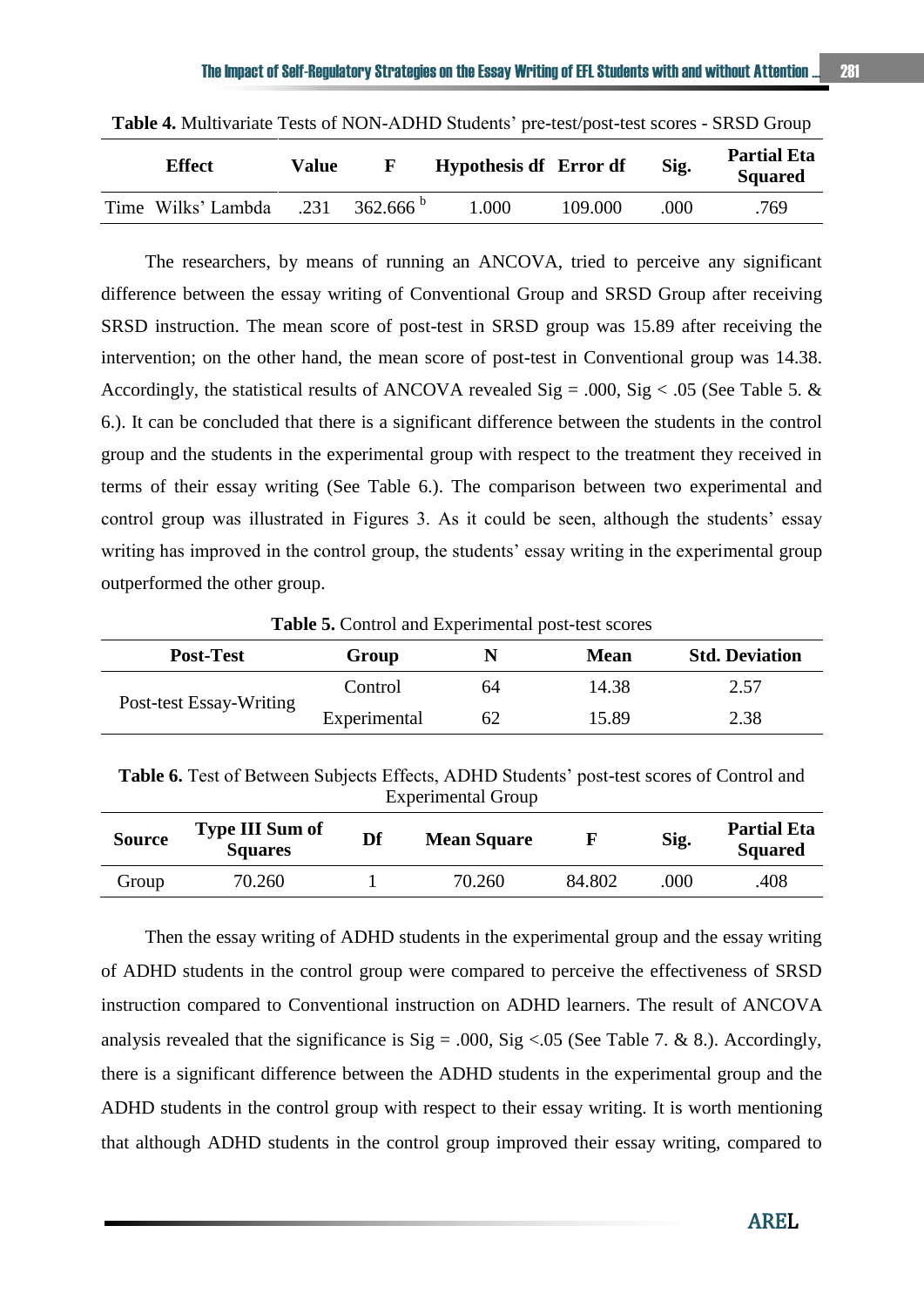the ADHD students in the experimental group, their improvement was not significant. To clarify the result, the ADHD students who benefited from SRSD interaction outperformed the ADHD students in the Conventional group (See Figure 4.)

| <b>Post-Test</b>        | Group        | <b>Mean</b> | <b>Std. Deviation</b> |
|-------------------------|--------------|-------------|-----------------------|
| Post-test Essay-Writing | Control      | 12.13       | 1.95                  |
| ADHD                    | Experimental | 15.43       | 97                    |

**Table 7.** ADHD Students' post-test scores - Control and Experimental Groups

| Table 8. Test of Between Subjects Effects, ADHD Students' post-test scores of Control and |                           |  |
|-------------------------------------------------------------------------------------------|---------------------------|--|
|                                                                                           | <b>Experimental Group</b> |  |

| Source | <b>Type III Sum of</b><br><b>Squares</b> | Df | <b>Mean Square</b> | F      | Sig. | <b>Partial Eta</b><br><b>Squared</b> |
|--------|------------------------------------------|----|--------------------|--------|------|--------------------------------------|
| Group  | 34.026                                   |    | 34.026             | 87.303 | .000 | .879                                 |

Estimated Marginal Means of Post-test on ADHD



**Figure 4.** Covariates Appearing in the Model are Evaluated at the Following Values: Pre-test  $= 11.67$ 

The findings indicated that SRSD instruction improved the essay writing of students, both ADHD and NON-ADHD, in the experimental group. In the control group, the students benefited from the Conventional method and enhanced their writing, but SRSD instruction was much more effective than the Conventional method. It can be concluded that SRSD instruction was statistically more effective than the Conventional instruction on essay writing of EFL undergraduate students. The improvement of both groups could be seen in Figures 3 and 4.

In order to analyze the five subcategories of "Essay Writing Scale" (READ, WRITE, THINK - International Reading association, 2013), two tests, an ANOVA, and a Friedman Test,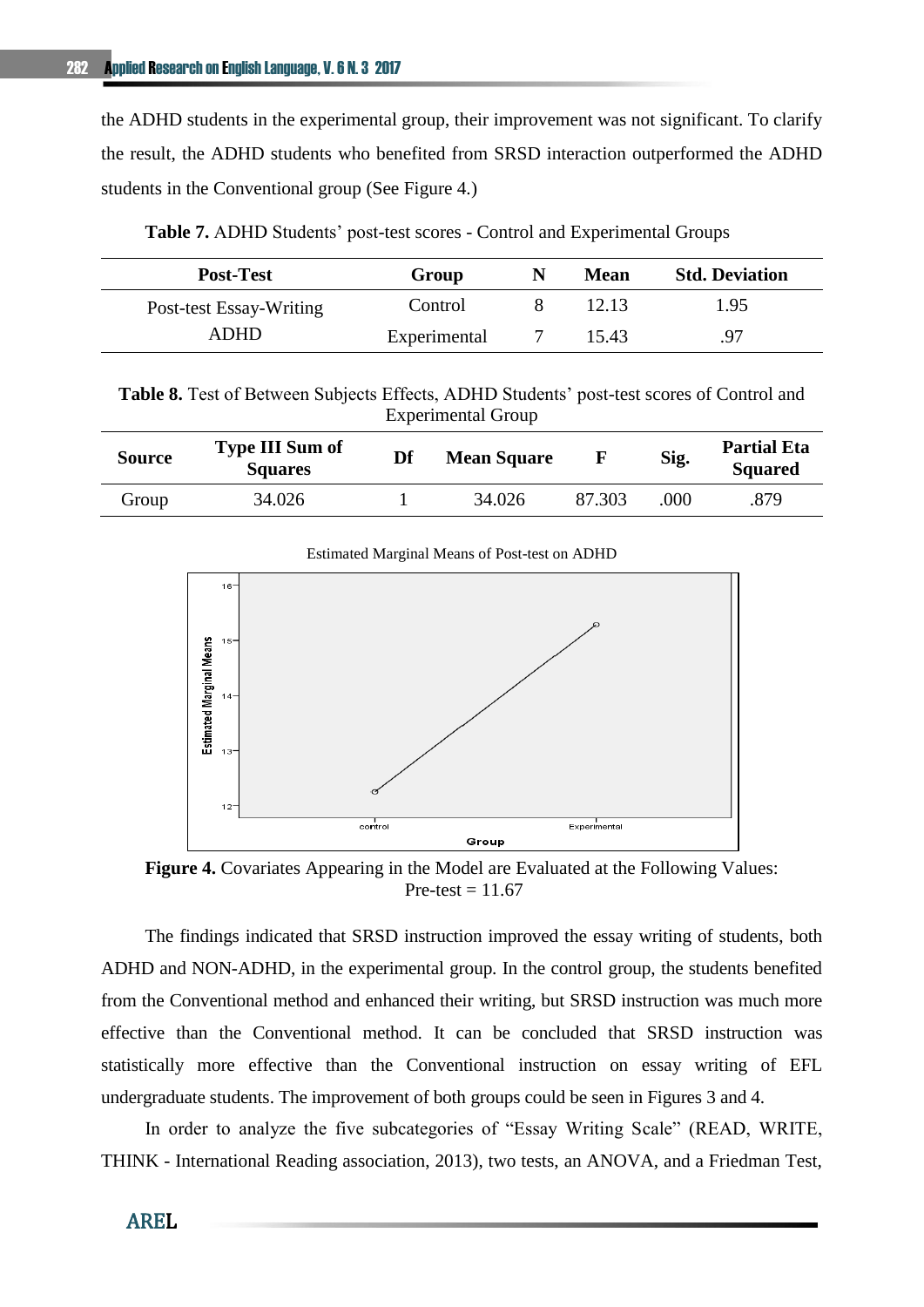were run for both control and experimental group. The results were presented in three different forms of between groups, within groups and the total results in Table 9.

|                      |                       | Sum of<br><b>Squares</b> | df           | <b>Mean</b><br><b>Square</b> | F       | Sig. |
|----------------------|-----------------------|--------------------------|--------------|------------------------------|---------|------|
|                      | <b>Between Groups</b> | 8.926                    | $\mathbf{1}$ | 8.926                        |         |      |
| Focus Improvement    | <b>Within Groups</b>  | 10.636                   | 124          | .086                         | 104.061 | .000 |
|                      | Total                 | 19.562                   | 125          |                              |         |      |
| Organization         | <b>Between Groups</b> | 9.462                    | 1            | 9.462                        |         |      |
|                      | Within Groups         | 8.739                    | 124          | .070                         | 134.256 | .000 |
| Improvement          | Total                 | 18.201                   | 125          |                              |         |      |
|                      | <b>Between Groups</b> | 1.745                    | $\mathbf{1}$ | 1.745                        |         |      |
| Voice Improvement    | <b>Within Groups</b>  | 11.264                   | 124          | .091                         | 19.209  | .000 |
|                      | Total                 | 13.008                   | 125          |                              |         |      |
|                      | <b>Between Groups</b> | .079                     | 1            | .079                         |         |      |
| Word Improvement     | <b>Within Groups</b>  | 8.924                    | 124          | .072                         | 1.095   | .297 |
|                      | Total                 | 9.002                    | 125          |                              |         |      |
|                      | <b>Between Groups</b> | .054                     | 1            | .054                         |         |      |
| Sentence Improvement | <b>Within Groups</b>  | 11.218                   | 124          | .090                         | .602    | .439 |
|                      | Total                 | 11.272                   | 125          |                              |         |      |

**Table 9.** The Results of ANOVA Test, the Analysis of Subscales of Essay Writing

The Friedman test result revealed that in the control group, the most improved subcategory was "word improvement" and the least improved part was "organization improvement" whereas in the experimental group, due to the effect of SRSD instruction, "organization improvement" had the highest and "voice improvement" had the lowest improvement. It could be concluded that considering the overall essay writing improvement of the experimental students, "organization improvement" was specifically greater than the other subcategories after receiving SRSD intervention (See Table 10.).

|              | <b>Mean Rank</b>         |      |
|--------------|--------------------------|------|
|              | Group                    | 5.91 |
|              | Focus Improvement        | 2.47 |
|              | Organization Improvement | 2.34 |
| Control      | Voice Improvement        | 2.56 |
|              | Word Improvement         | 3.90 |
|              | Sentence Improvement     | 3.83 |
|              | Group                    | 6.00 |
| Experimental | Focus Improvement        | 3.78 |
|              | Organization Improvement | 3.81 |
|              | Voice Improvement        | 2.38 |
|              | Word Improvement         | 2.56 |
|              | Sentence Improvement     | 2.47 |

**Table 10.** The Results of Friedman Analysis of Subscales in Control and Experimental Group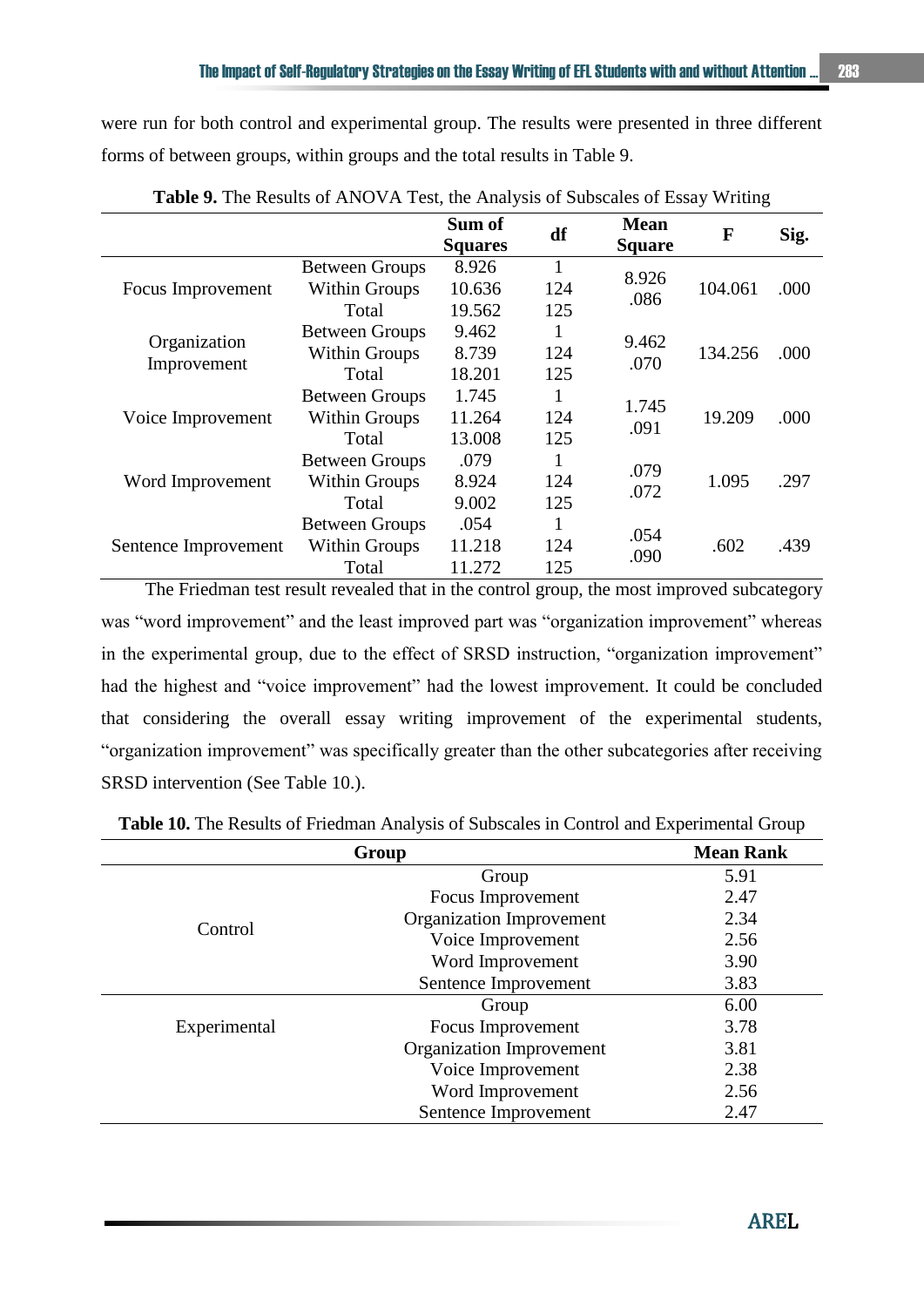Figure 5. reveals the comparison between the subcategories of "Essay Writing Scale" in more apparent structure in both control group, experimental group and based on their overall improvement of both groups.



**Figure 5.** The Compared Categories of Essay Writing in Experimental and Control Group

## **Conclusion**

The present study investigated the effects of SRSD instruction on the essay writing of EFL undergraduate students considering ADHD deficiency. According to the results of the study, SRSD had a significant effect on the essay writing of both ADHD and NON-ADHD students. Most importantly, it significantly improved the essay writing of ADHD students in the experimental group.

The current result supported the previous studies in approving the importance of selfregulatory strategies on the improvement of students' writing skills. In the same way, in the present study SRSD instruction had a beneficial effect on the writing of achieving students as well as struggling learners, such as ADHD students.

The result of this study is in line with the other studies such as Graham (2006), Graham & Harris (2003) and Graham & Perin (2007) in indicating the great influence of SRSD on the quality of students' writing. This result can replicate previous findings that the students using SRSD, and POW-TREE strategies could remember and apply the process of writing to achieve academic writing improvement. Moreover, the findings of some studies such as Namie, Enayati, and Ashouri, (2012), Roohani and Baghbadorani, (2012) conducted in Iran are in line with the results of the present research.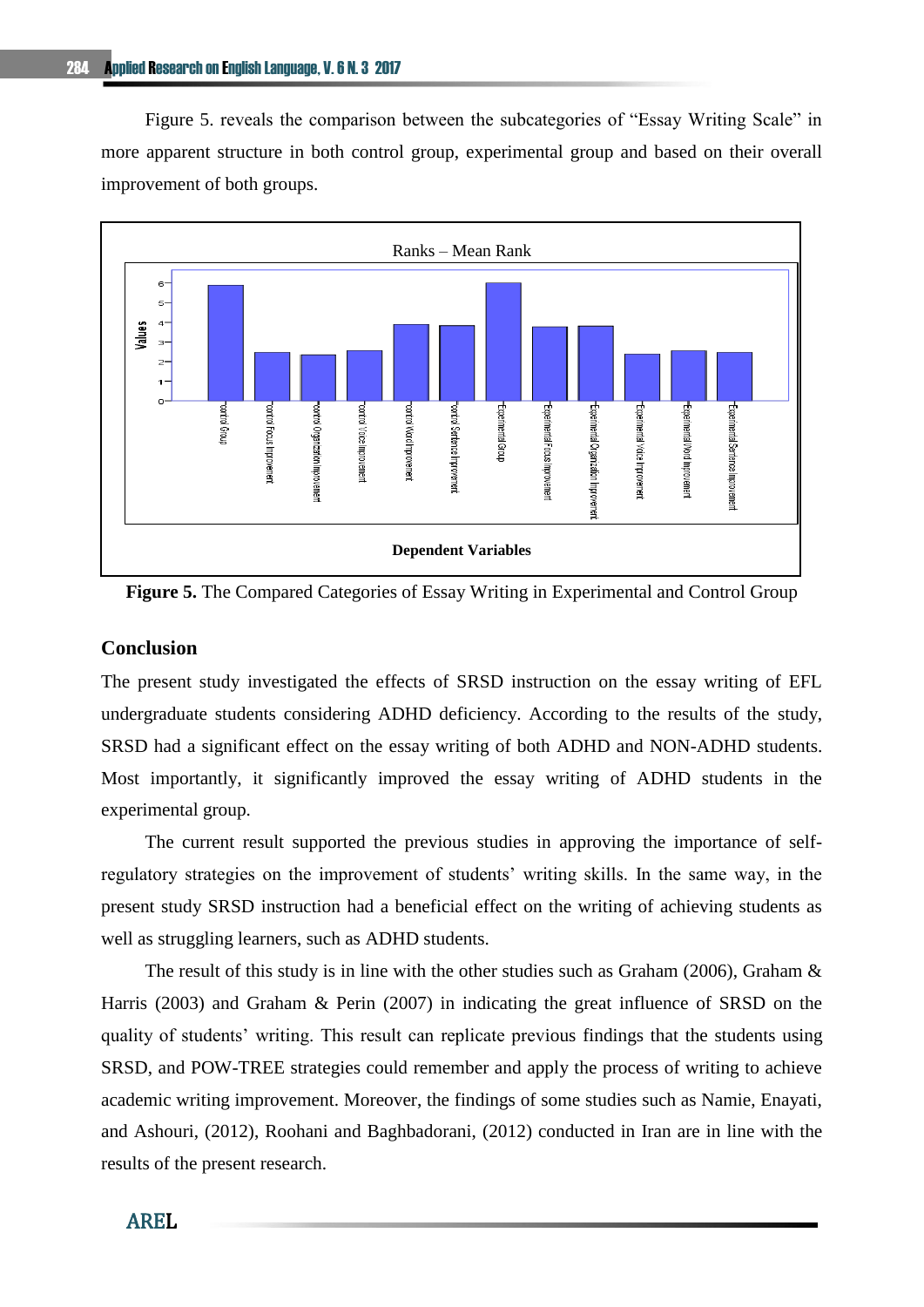The findings of current study shed some light to assist students with ADHD. It suggests that academic writing difficulties could be due to the failure in self-regulation of learners. Instructors at universities could assist not only achieving but also struggling students improve their essay writing with implementing the self-regulatory instruction. It can be concluded that the role of teacher in SRSD instruction is so effective that students can reach their goal by having teacher's appropriate support and having her as a role model. In order to achieve their goals, teachers need to have the strong support of policymakers and curriculum developers regarding the implication of self-regulation in education.

#### **References**

- Babinski, D. E., Pelham, W. E., Molina, B. S. G., Gnagy, E. M., Waschbusch, D. A., Yu, J., & Karch, K. M. (2011). Late adolescent and young adult outcomes of girls diagnosed with ADHD in childhood: An exploratory investigation. *Journal of Attention Disorders, 15*(3), 204–214.
- Bandura, A. (1986). *Social Foundation of Thought and Action:* A social Cognitive Theory. Englewood Cliffs, NJ: Prentice-Hall.
- Bandura, A. (2000). Exercise of human agency through collective efficacy. *Current Directions in Psychological Science*, *9*, 75-78.
- Bandura, A. (2001). Social cognitive theory: An agentic perspective. *Annual Review of Psychology*, *52*, 1–26.
- Bandura, A., & Cervone, D. (1986). Differential engagement of self-reactive influences in cognitive motivation. *Organizational Behavior and Human Decision Processes*, *38*(1) 92- 113.
- Barkley, R. A. (2006). *Attention Deficit Hyperactivity Disorder*: A handbook for diagnosis and treatment (3rd edition). New York: Guilford Press, 72 Spring St., New York, NY 10012 (800-365-7006 or info@guilford.com).
- Barkley, R. A. (2012). *Executive functioning and self-regulation*: Extended phenotype, synthesis, and clinical implications. New York: Guilford Publications.
- Barkley, R. A., Fischer, M., Edelbrock, C. S., & Smallish, L. (1990). The adolescent outcome of hyperactive children diagnosed by research criteria: An 8-year prospective follow-up study*. Journal of the American Academy of Child and Adolescent Psychiatry*, *29*(4), 546- 557.

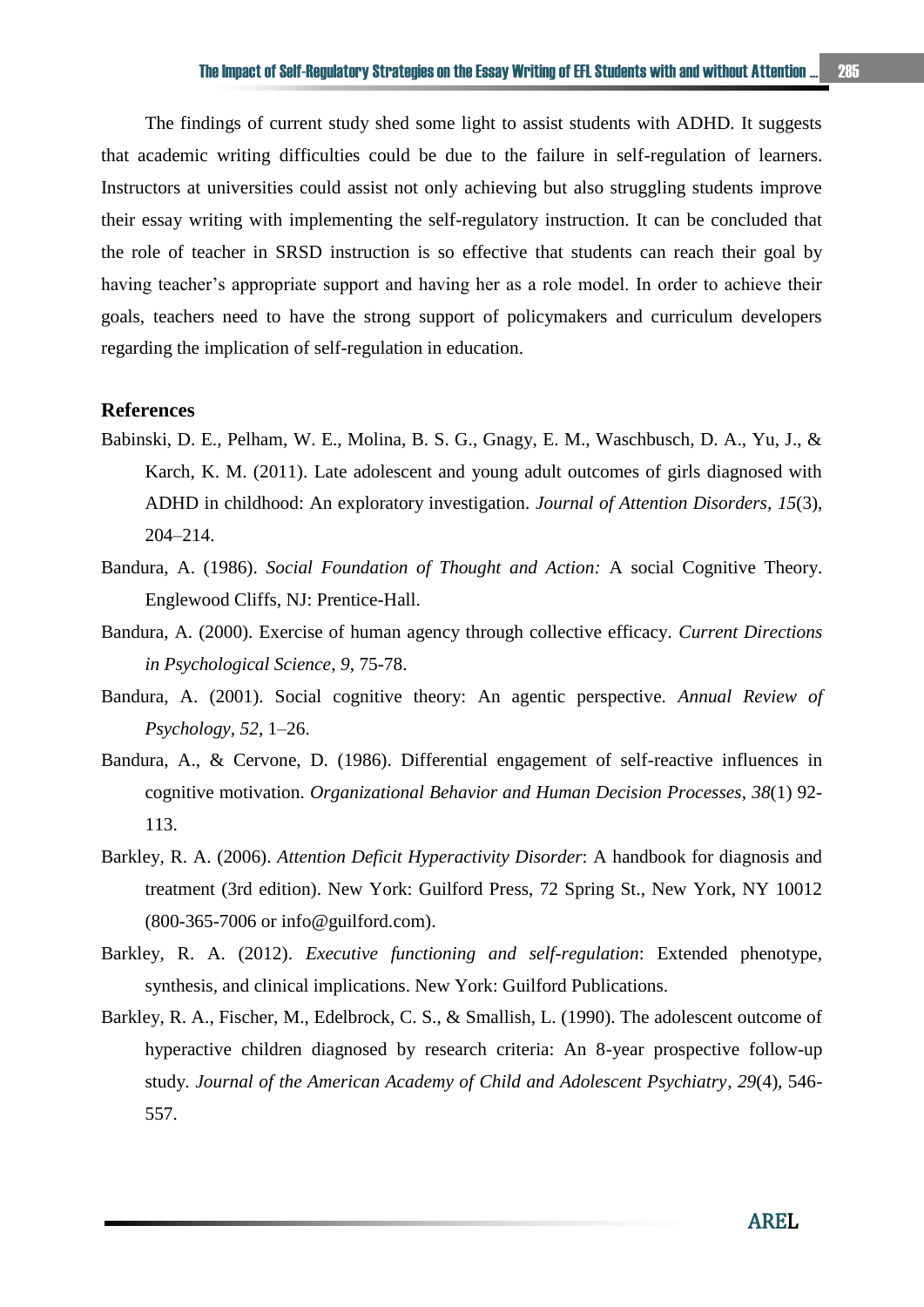- Barkley, R. A., & Murphy, K. R. (2006). *Attention Deficit Hyperactivity Disorder*: A Clinical Workbook. New York: Guilford (800-365-7006 or info@guilford.com).
- Biederman, J., Faraone, S., Milberger, S., Curtis, S., Chen, L., & Marrs, A. (1996). Predictors of persistence and remission of ADHD into adolescence: Results from a four-year prospective follow-up study. *Journal of the American Academy of Child and Adolescent Psychiatry*, *35*(3), 343–351.
- Bussing, R., Mason, D. M., Bell, L., Porter, P., & Garvan, C. (2010). Adolescent outcomes of children attention-deficit/ hyperactivity disorder in a diverse community sample. *Journal of the Academy of Child & Adolescent Psychiatry*, *49*(6), 595-605.
- Carver, C. S., & Scheier, M. F. (1990). Origins and functions of positive and negative affect: A control-process view. *Psychological Review*, *97*(1), 19–35.
- Douglas, V. I. (1999). *Cognitive control processes in attention-deficit/hyperactivity disorder*. In H. C. Quay & A. E. Hogan (Eds.), Handbook of disruptive behavior disorders (pp. 105– 138). New York: Kluwer Academic.
- Douglas, V. I. (2008). *"Core deficits" and contingency management in attention deficit hyperactivity disorder*. Buffalo, NY: University at Buffalo Center for Children and Families Speaker Series.
- Dweck, C. S. (1999). *Self-theories*: *Their role in motivation, personality, and development*. Philadelphia: Psychology Press.
- Ellis, R. (2004). The definition and measurement of explicit knowledge. *Language Learning*, *54*(2), 227-275.
- Englert, C. S. (2009). Connecting the dots in a research program to develop, implement, and evaluate strategic literacy interventions for struggling readers and writers. *Learning Disabilities Research & Practice, 24*(2), 104–120.
- Flower, L., & Hayes, J. R. (1981). A cognitive process theory of writing. *College composition and communication*, *32*(4), 365-387.
- Graham, S. (2006). Strategy instruction and the teaching of writing: A meta-analysis. In C. A. Mac Arthur, S. Graham, & J. Fitzgerald (Eds.), *Handbook of writing research* (pp. 187- 208). New York, NY: Guilford Press.
- Graham. S., & Harris, K. R. (2003). Students with learning disabilities and the process of writing: A meta-analysis of SRSD studies. In L. Swanson, K. R. Harris, & S. Graham (Eds.), *Handbook of research on learning disabilities* (pp. 383–402). New York: Guilford.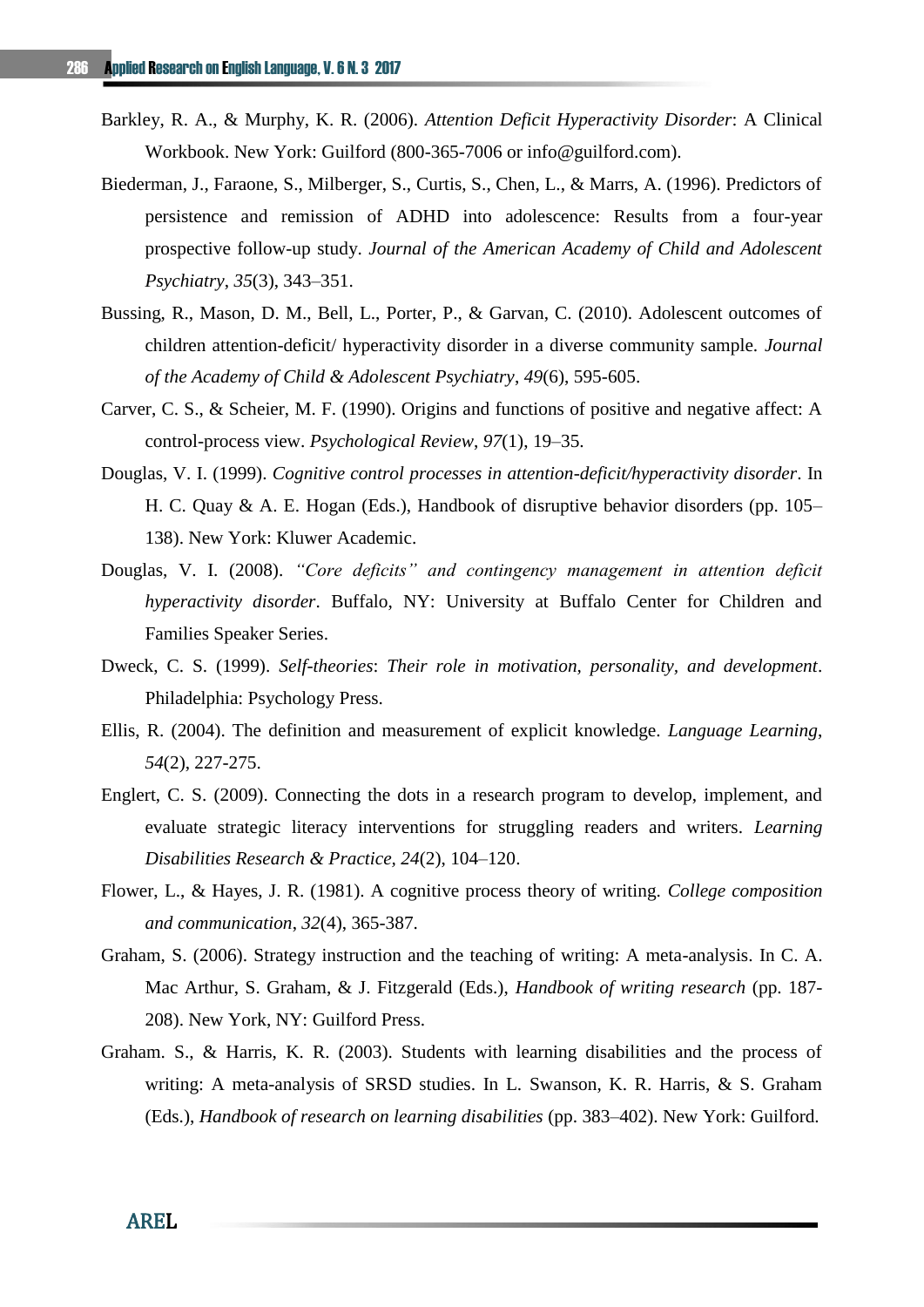- Graham, S., & Harris, K. R. (2005). *Writing better: Teaching writing processes and selfregulation to students with learning problems*. Baltimore: Brookes.
- Graham, S., & Perin, D. (2007). *Writing next*: Effective strategies to improve writing of adolescents in middle and high schools – A report to Carnegie Corporation of New York. Washington, DC: Alliance for Excellent Education. Available at [http://www.all4ed.org/files/WritingNext.pdf.](http://www.all4ed.org/files/WritingNext.pdf)
- Harris, K. R., & Graham, S. (1996). *Making the writing process work*: Strategies for composition and self-regulation. Brookline, MA: Brookline Books. Harris, K.
- Harris, K. R., Graham, S., Mason, L., & Friedlander, B. (2008). *Powerful writing strategies for all students*. Baltimore: Brookes.
- Hayes, J. R. (1996). A new framework for understanding cognition and affect in writing. In
- C. M. Levy, & S. Ransdell (Eds.), *The science of writing* (pp. 1-27). Mahwah, NJ: Erlbaum.
- Järvelä, S., & Järvenoja, H. (2011). Socially constructed self-regulated learning in collaborative learning groups. *Teachers College Record, 113*(2), 350–374. Retrieved from <http://www.tcrecord.org/Content.asp?ContentID=15980>
- Johannessen, L. R. (2001). Teaching thinking and writing for a new century. *English Journal*, *90*(6), 38-46.
- Lee, S. S., Lahey, B. B., Owens, E. B., & Hinshaw, S. P. (2008). Few preschool boys and girls with ADHD are well-adjusted during adolescence. *Journal of Abnormal Child Psychology*, *36*(3), 373–383.
- Major, A., Martinussen, R., & Wiener, J. (2013). Self-efficacy for self-regulated learning in adolescents with and without attention deficit hyperactivity disorder (ADHD). *Learning and Individual Differences*, *27*, 149-156.
- Murphy, P. K. & Alexander, P. A. (2000). A motivated exploration of motivation terminology. *Contemporary Educational Psychology*, *25*(1), 3-53.
- Namie, Y., Enayati, T., & Ashouri, M. (2012). The relationship between self-regulation approaches and learning approaches in English writing tasks on English foreign language students. *Procedia - Social and Behavioral Sciences*, *47*, 614 – 618.
- Paris, S. G., & Paris, A. H. (2001). Classroom applications of research on self-regulated learning. *Educational psychologist*, *36*(2), 89-101.
- Pintrich, P. R. (1999). The role of motivation in promoting and sustaining self-regulated learning. *International Journal of Educational Research*, *31*(6), 459-470.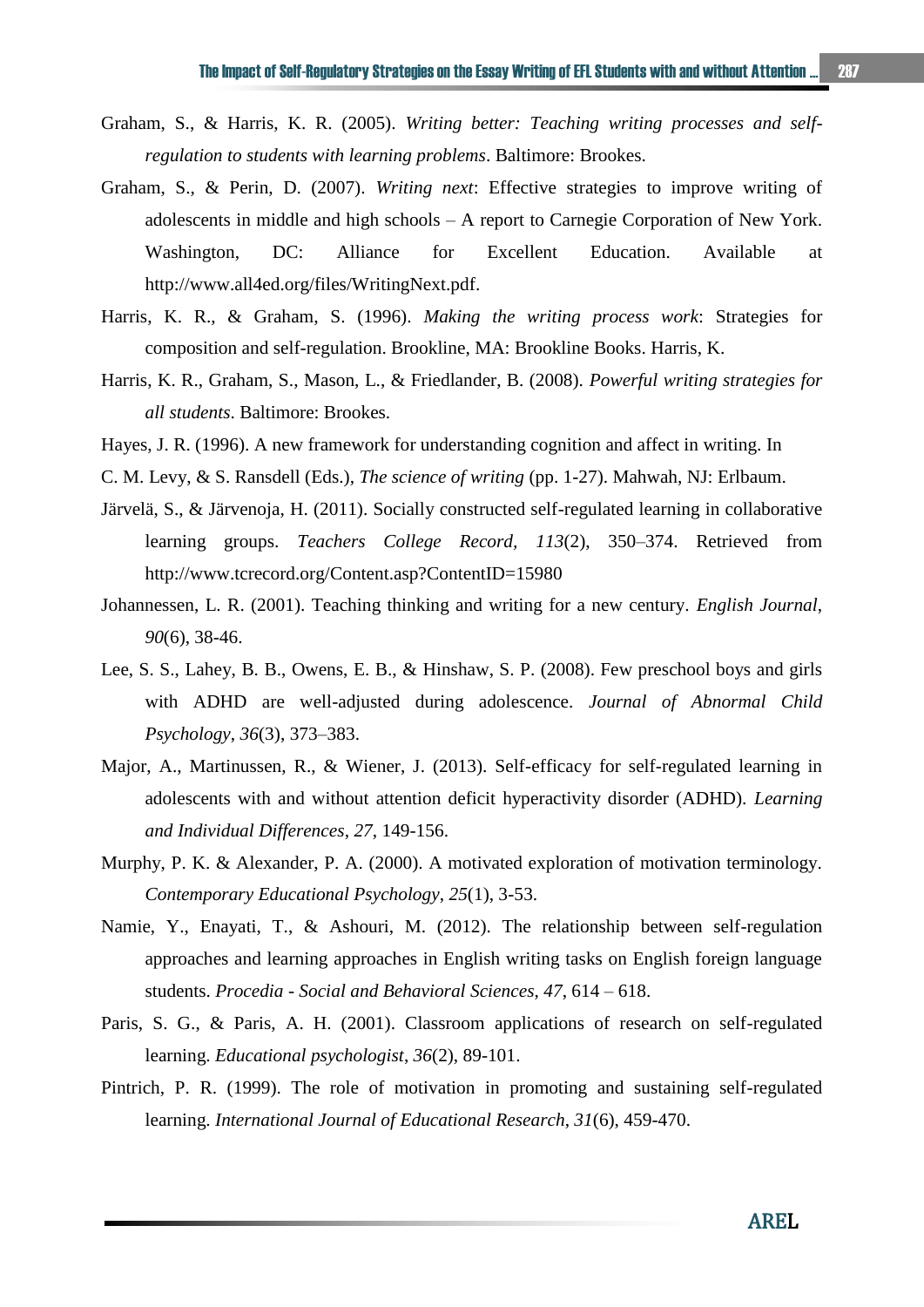- Pintrich, P. R. (2000). The role of goal orientation in self-regulated learning. In M. Boekaerts, P. R. Pintrich, & M. Zeidner (Eds.), *Handbook of self-regulation* (pp. 452-502). New York: Academic Press.
- Pintrich, P. R. (2004). A conceptual framework for assessing motivation and self-regulated learning in college students. *Educational Psychology Review, 16*(4), 385-407.
- Pintrich, P. R., & De Groot, E. V. (1990). Motivational and self-regulated learning components of classroom academic performance. *Journal of educational psychology*, *82*(1), 33.
- Pintrich, P. R., Marx, R. W. & Boyle, R. A. (1993). Beyond cold conceptual change: the role of motivational beliefs and classroom contextual factors in the process of conceptual change. *Review of Educational Research*, *63*(2), 167–199.
- Pintrich, P. R., Smith, D. A. F., Garcia, T. & McKeachie, W. J. (1993). Reliability and predictive validity of the motivated strategies for learning questionnaire (MSLQ), *Educational and Psychological Measurement*, *53*(3), 801-803.
- Polanczyk, G., de Lima, M. S., Horta, B. L., Biederman, J., & Rohde, L. A. (2007). The Worldwide Prevalence of ADHD: A Systematic Review and Meta regression Analysis. *The American Journal of Psychiatry*, *164*(6), 942-948.
- Roohani, A. & Baghbadorani, E. (2012) Impact of Self-Regulated Strategy Development on the Persuasive Writing. *Iranian Journal of Applied Linguistics* (IJAL), 15(2).
- Schunk, D. H., & Zimmerman, B. J. (2007). Influencing children's self-efficacy and selfregulation of reading and writing through modeling. *Reading & Writing Quarterly*, *23*(1), 7-25.
- Shiels, K., & Hawk, L. W. (2010). Self-regulation in ADHD: The role of error processing. *Clinical Psychology Review*, *30*(8), 951-961.
- Usher, E. L., & Pajares, F. (2008). Self-efficacy for self-regulated learning: A validation study. *Educational and Psychological Measurement*, *68*(3), 443–463.
- Zimmerman, B. J. (2000). Attaining self-regulation: a social-cognitive perspective. In M. Boekaerts, P. R. Pintrich and M. Zeidner (Eds.), *Handbook of Self-Regulation* (pp. 245- 262), San Diego: Academic Press.
- Zimmerman, B. J. (2002). The Trial and Triumph of adolescence1. The trial and triumph of adolescence. In F. Pajares, & T. Urdan (Eds.), *Academic motivation of adolescents* (pp. 1– 28). Greenwich, CT: Information Age.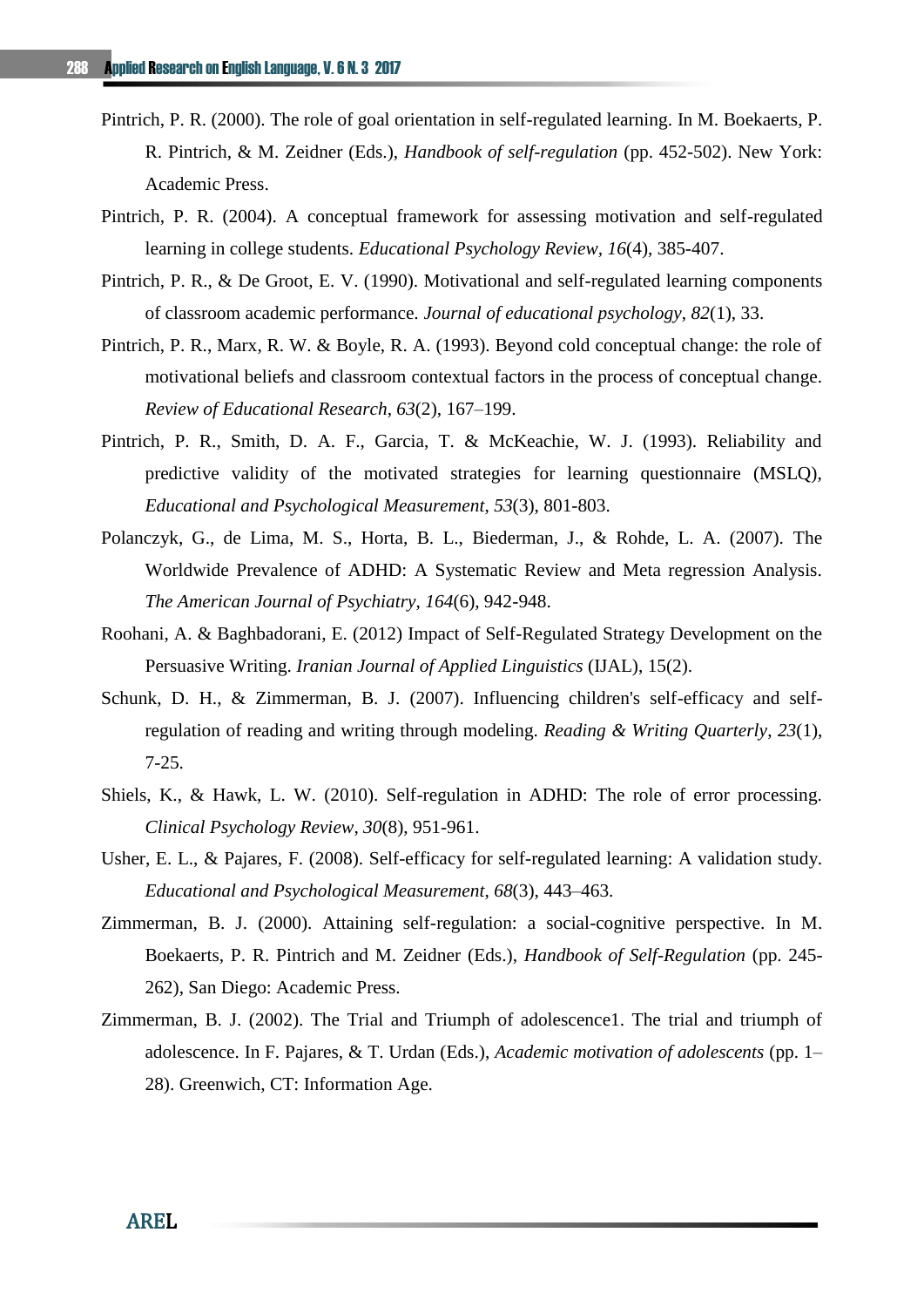- Zimmerman, B. J. (2008). Investigating self-regulation and motivation: Historical background, methodological developments, and future prospects. *American Educational Research Journal*, *45*(1), 166–183.
- Zimmerman, B. J., & Bandura, A. (1994). Impact of self-regulatory influences of writing course attainment. *American Educational Research Journal*, *31*, 845-862.
- Zimmerman, B. J., & Kitsantas, A. (1999). Acquiring writing revision skill: Shifting from process to outcome self-regulatory goals. *Journal of Educational Psychology*, *91*(2), 241- 250.
- Zimmerman, B. J., & Martinez-Pons, M. (1986). Development of a structured interview for assessing student use of self-regulated learning strategies. *American Educational Research Journal*, *23*(4), 614-628.